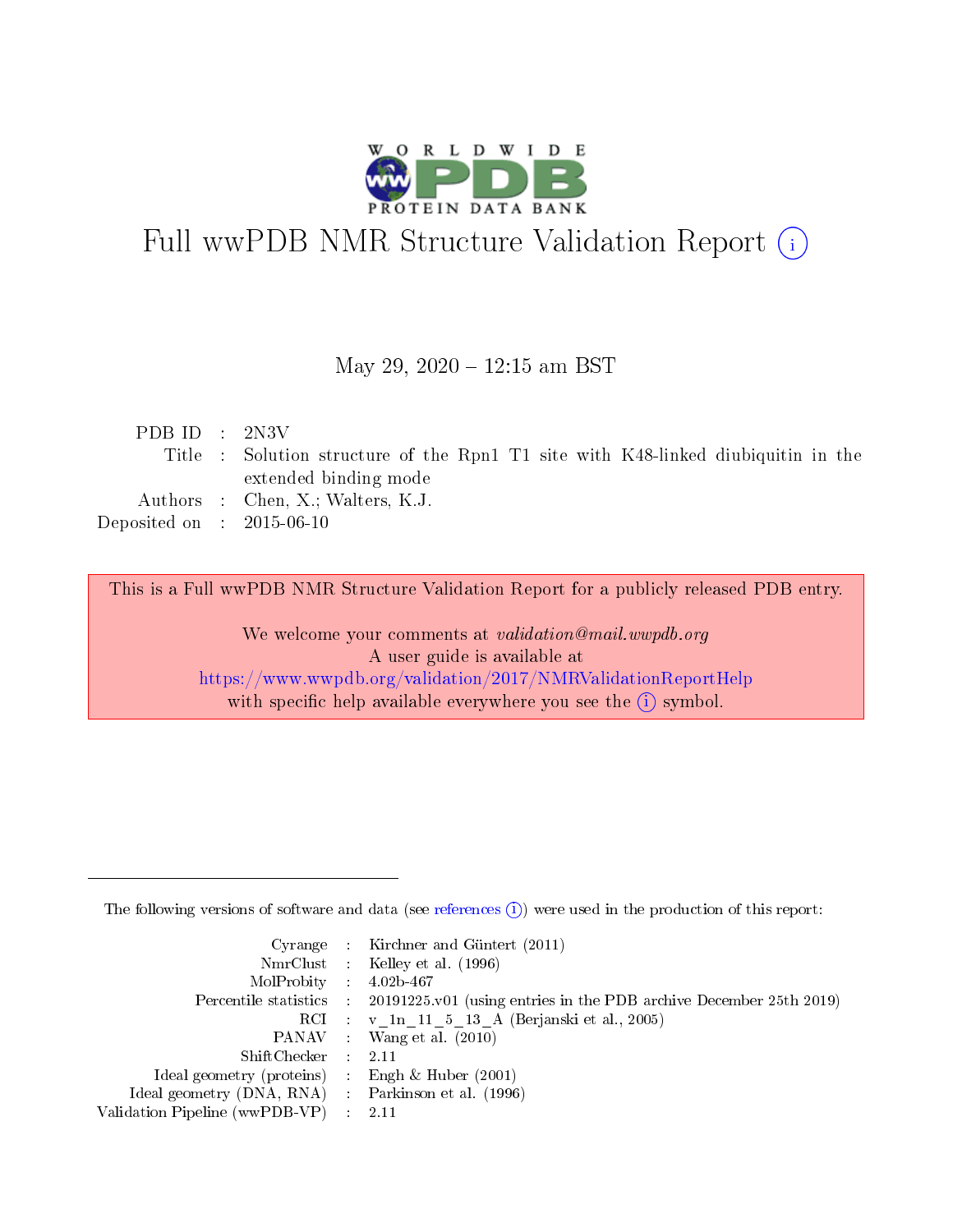# 1 [O](https://www.wwpdb.org/validation/2017/NMRValidationReportHelp#overall_quality)verall quality at a glance  $(i)$

The following experimental techniques were used to determine the structure: SOLUTION NMR

The overall completeness of chemical shifts assignment is 24%.

Percentile scores (ranging between 0-100) for global validation metrics of the entry are shown in the following graphic. The table shows the number of entries on which the scores are based.



| Metric                | ( $\#\mathrm{Entries}$ ) | $(\#Entries)$ |
|-----------------------|--------------------------|---------------|
| Clashscore            | 158937                   | 12864         |
| Ramachandran outliers | 154571                   | 11451         |
| Sidechain outliers    | 154315                   | 11428         |

The table below summarises the geometric issues observed across the polymeric chains and their fit to the experimental data. The red, orange, yellow and green segments indicate the fraction of residues that contain outliers for  $>=$  3, 2, 1 and 0 types of geometric quality criteria. A cyan segment indicates the fraction of residues that are not part of the well-defined cores, and a grey segment represents the fraction of residues that are not modelled. The numeric value for each fraction is indicated below the corresponding segment, with a dot representing fractions  $\epsilon = 5\%$ 

| Mol | $\vert$ Chain $\vert$ Length |     | Quality of chain |     |                    |
|-----|------------------------------|-----|------------------|-----|--------------------|
|     | 131                          | 44% | 34%              |     | 21%                |
|     | 76                           | 70% |                  | 21% | $\cdot$ $\cdot$ 5% |
|     | 76                           | 68% |                  | 25% | $5\%$              |

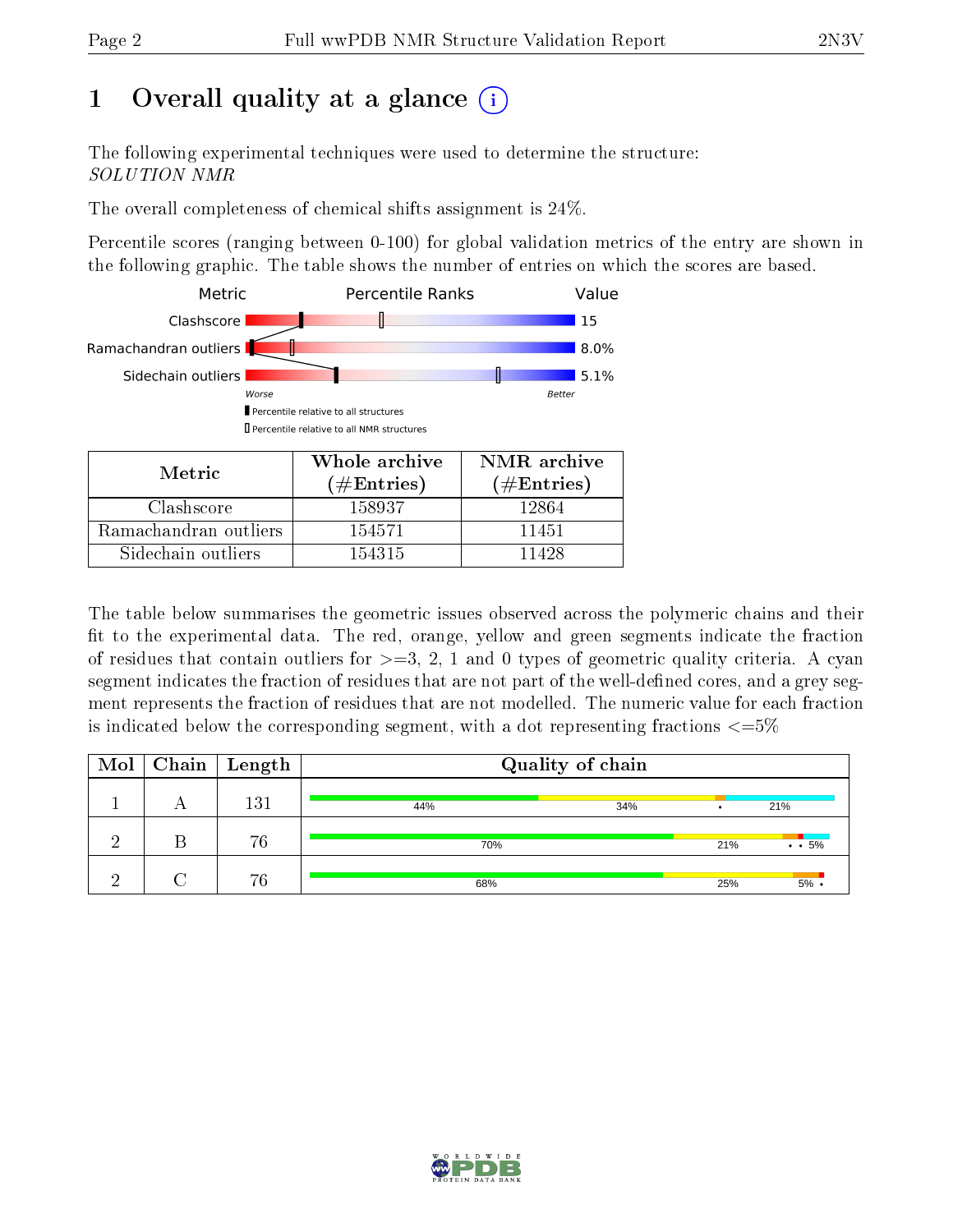# 2 Ensemble composition and analysis  $(i)$

This entry contains 10 models. Model 5 is the overall representative, medoid model (most similar to other models). The authors have identified model 1 as representative.

The following residues are included in the computation of the global validation metrics.

| Well-defined (core) protein residues                                        |                   |              |
|-----------------------------------------------------------------------------|-------------------|--------------|
| Well-defined core $\vert$ Residue range (total)                             | Backbone RMSD (Å) | Medoid model |
| $A:494-A:553$ , $A:561-A:575$ ,<br>A:579-A:607, B:1-B:72, C:1-<br>C:76(252) | 0.61              |              |

Ill-defined regions of proteins are excluded from the global statistics.

Ligands and non-protein polymers are included in the analysis.

The models can be grouped into 4 clusters. No single-model clusters were found.

| Cluster number | Models   |
|----------------|----------|
|                | 2, 8, 10 |
|                | 3, 5, 7  |
|                |          |
|                |          |

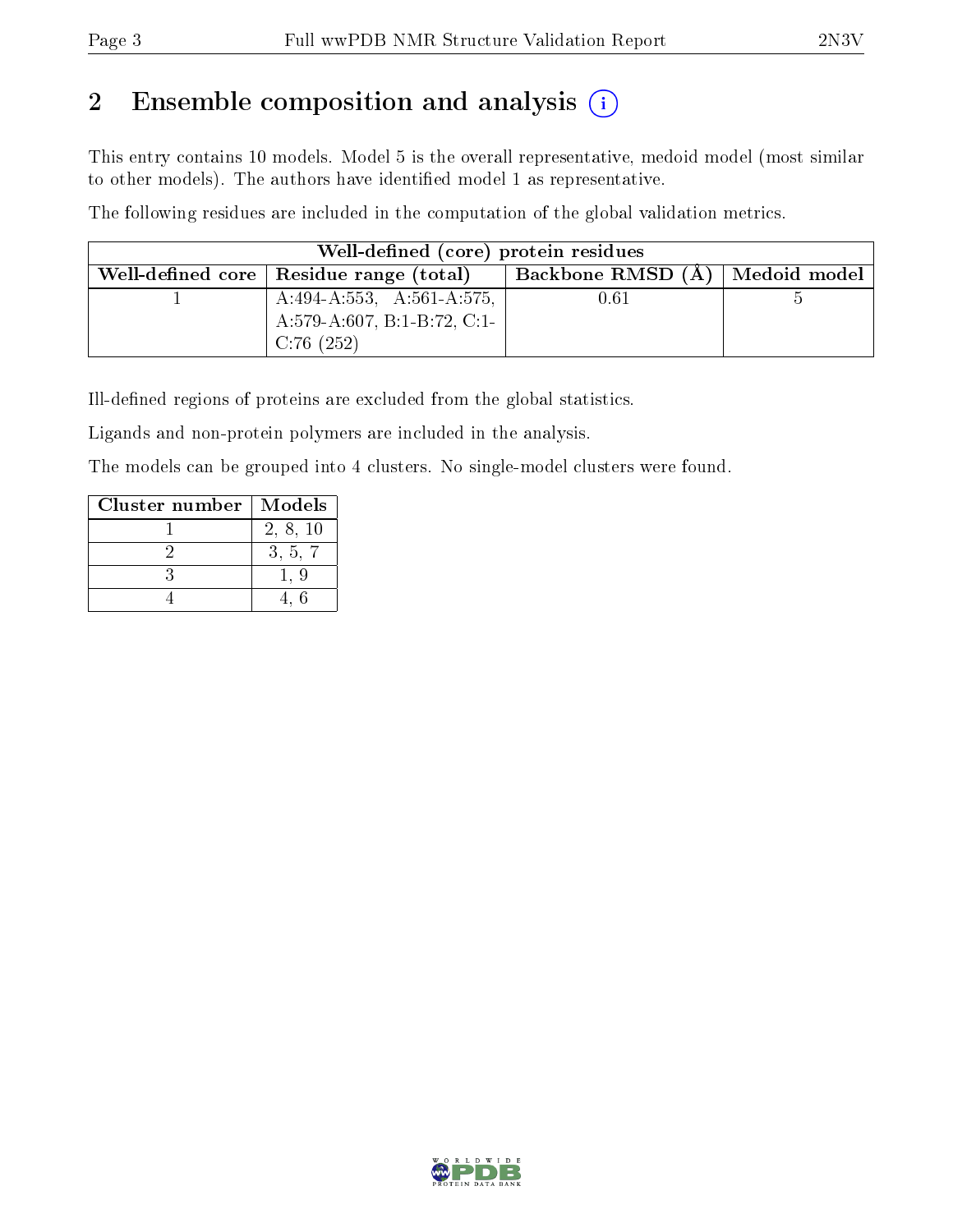# 3 Entry composition (i)

There are 2 unique types of molecules in this entry. The entry contains 4380 atoms, of which 2223 are hydrogens and 0 are deuteriums.

Molecule 1 is a protein called 26S proteasome regulatory subunit RPN1.

| Mol | Chain   Residues |       |        | Atoms        |      |     | $\operatorname{Trace}$ |
|-----|------------------|-------|--------|--------------|------|-----|------------------------|
|     |                  | Total | $\cap$ | $\mathbf{H}$ |      |     |                        |
|     | 131              | 1921  | 606-   | - 967        | 150. | 192 |                        |

Molecule 2 is a protein called Ubiquitin-60S ribosomal protein L40.

|   | $Mol$   Chain   Residues |               | Atoms           |  | l'race |
|---|--------------------------|---------------|-----------------|--|--------|
| В | -76                      | Total C H N O |                 |  |        |
|   |                          | 1229          | 378 627 105 118 |  |        |
|   | 76                       | Total C H N O |                 |  |        |
|   |                          | 1230          | 378 629 105 117 |  |        |

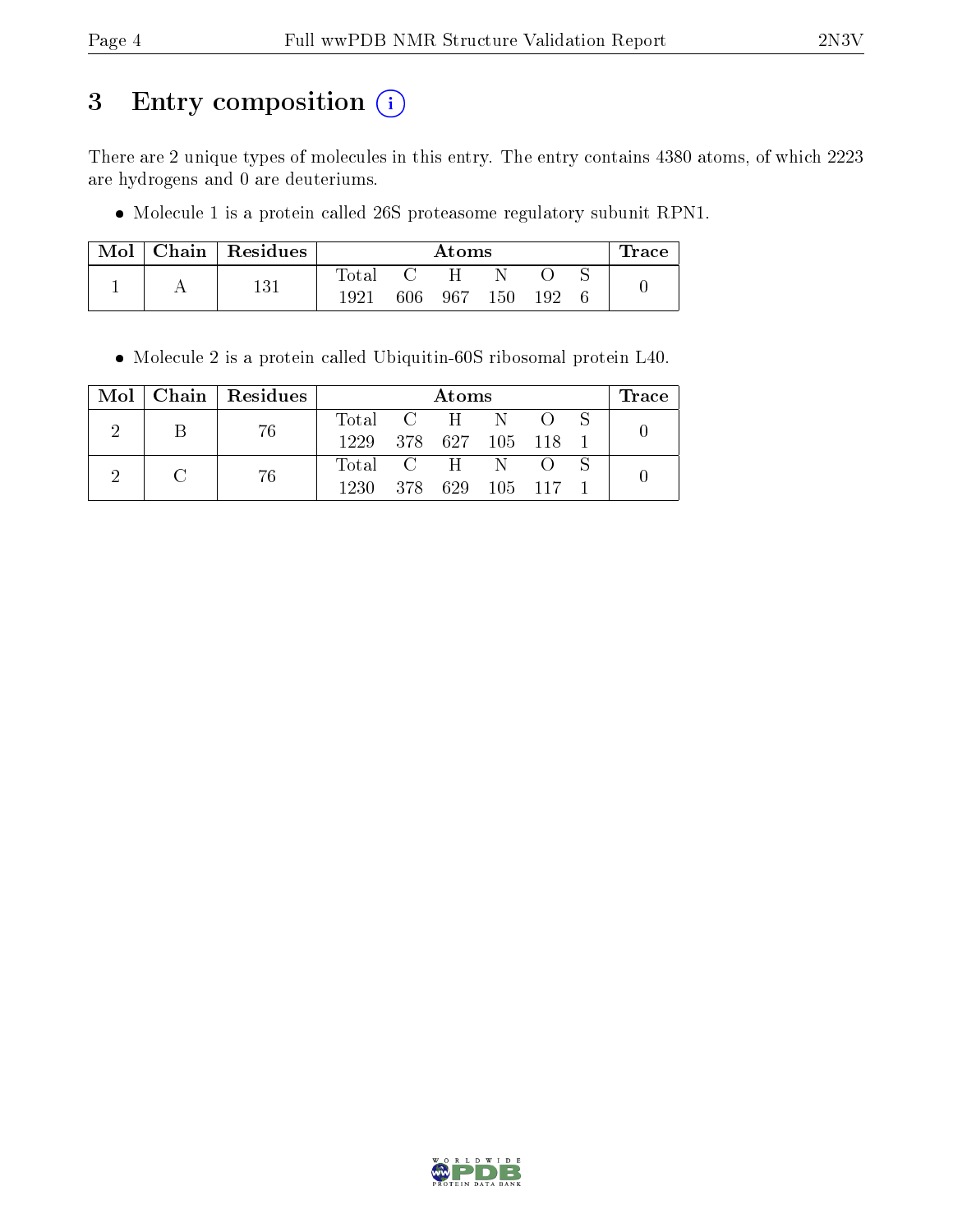# 4 Residue-property plots  $\binom{1}{1}$

# <span id="page-4-0"></span>4.1 Average score per residue in the NMR ensemble

These plots are provided for all protein, RNA and DNA chains in the entry. The first graphic is the same as shown in the summary in section 1 of this report. The second graphic shows the sequence where residues are colour-coded according to the number of geometric quality criteria for which they contain at least one outlier: green  $= 0$ , yellow  $= 1$ , orange  $= 2$  and red  $= 3$  or more. Stretches of 2 or more consecutive residues without any outliers are shown as green connectors. Residues which are classified as ill-defined in the NMR ensemble, are shown in cyan with an underline colour-coded according to the previous scheme. Residues which were present in the experimental sample, but not modelled in the final structure are shown in grey.

• Molecule 1: 26S proteasome regulatory subunit RPN1



# 4.2 Scores per residue for each member of the ensemble

Colouring as in section [4.1](#page-4-0) above.

## 4.2.1 Score per residue for model 1

• Molecule 1: 26S proteasome regulatory subunit RPN1

Chain A:53% 21% 20% 6%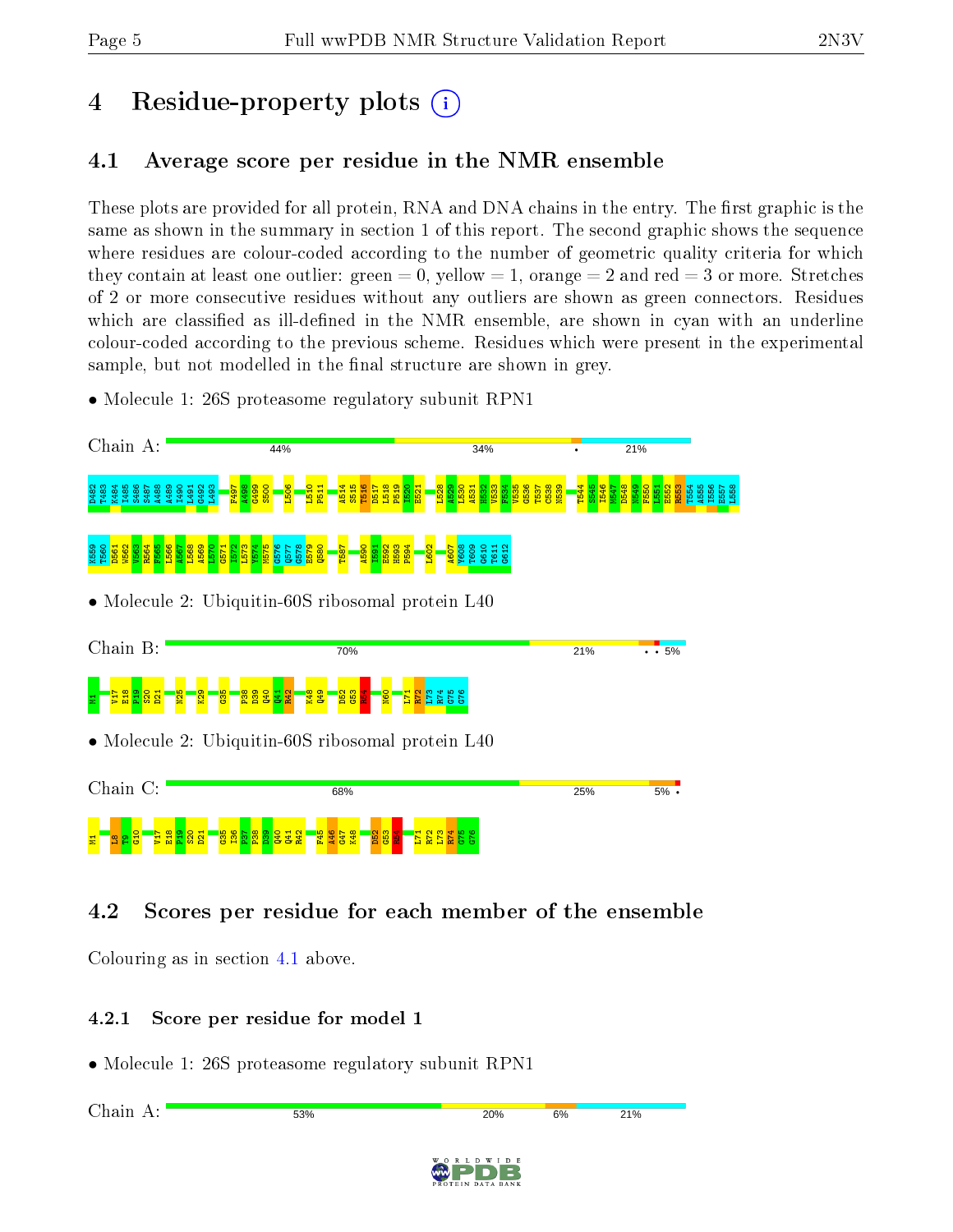# D482 T483 K484 I485 S486 S487 A488 A489 I490 L491 G492 L493 A496 F497 A498 G499 S500 K501 L510 P511 A514 S515 T516 D517 L518 E521 A529 L530 A531 H532 V533 F534 V535 G536 T537 I546 F550 L551 E552 R553 T554 A555 I556 E557 L558 K559 T560 D561 W562 V563 R564 M575

# $\frac{8}{56}$ <br> $\frac{8}{56}$ <br> $\frac{8}{56}$ <br> $\frac{11}{56}$ <br> $\frac{11}{56}$

• Molecule 2: Ubiquitin-60S ribosomal protein L40

| Chain B:                                        | 72%                                                                                                                           | 18% | $\cdot \cdot 5\%$ |
|-------------------------------------------------|-------------------------------------------------------------------------------------------------------------------------------|-----|-------------------|
| $\frac{1}{2}$<br><b>ZEA</b><br><b>i</b> ng<br>불 | <mark>- 8 - 8 - 8 - 8 8 8 8 8 8 8 8 8</mark><br><mark>ិន្តនិង្គនិ</mark><br>• Molecule 2: Ubiquitin-60S ribosomal protein L40 |     |                   |
| Chain C:                                        | 63%                                                                                                                           | 32% |                   |

#### g T<mark>a a â Tâl</mark>  $\frac{17}{21}$  $\frac{8}{13}$  $\overline{\mathbf{B}}$ N25  $\frac{8}{2}$ ន<u>ិងនិន្ននីន្</u>ទី 문 <u>영</u>남<br>단 오 남  $\frac{2}{2}$  $\frac{3}{3}$  $\frac{2}{5}$ Y59  $\frac{1}{2}$ a 3 1 2 1 2 2 8<br>13 1 3 1 2 1 2 8

# 4.2.2 Score per residue for model 2

• Molecule 1: 26S proteasome regulatory subunit RPN1

| Chain A:                                                                                                   | 47%                                                                                       | 27%                         | 5%                                        | 21%                                                     |
|------------------------------------------------------------------------------------------------------------|-------------------------------------------------------------------------------------------|-----------------------------|-------------------------------------------|---------------------------------------------------------|
|                                                                                                            | <b>P51</b>                                                                                | $F_{53}$<br>ន               | 88558<br>88558<br><b>U53</b><br>54<br>554 | <b>1554</b><br>4556<br>1557<br>E55<br>\$4<br>is.<br>R55 |
| /563<br>R564<br>F565<br>L566<br>2,251<br>2,251<br>2,252<br>2,997<br>2,997<br><b>DEC</b><br>$\overline{56}$ | <mark>08ជ</mark><br>825<br>825<br>255<br>ES93<br>H593<br><b>ESS</b><br><b>ESS</b><br>ESSE |                             |                                           |                                                         |
| • Molecule 2: Ubiquitin-60S ribosomal protein L40                                                          |                                                                                           |                             |                                           |                                                         |
| Chain B:                                                                                                   | 75%                                                                                       |                             | 17%                                       | $\cdots 5\%$                                            |
| <b>P<sub>19</sub></b><br><b>ESSE</b><br>G35                                                                | $rac{653}{R54}$<br><b>Bd</b><br>G                                                         |                             |                                           |                                                         |
| • Molecule 2: Ubiquitin-60S ribosomal protein L40                                                          |                                                                                           |                             |                                           |                                                         |
| Chain C:                                                                                                   | 68%                                                                                       |                             | 24%                                       | 7%                                                      |
| 56<br><b>PRD</b>                                                                                           | 56<br>និង<br>ស្រុ<br><b>BB</b><br><mark>မိ</mark><br>$\mathbf{H}$<br>ន្ល<br>57            | 4<br>$\mathbf{\alpha}$<br>တ |                                           |                                                         |

# 4.2.3 Score per residue for model 3

• Molecule 1: 26S proteasome regulatory subunit RPN1

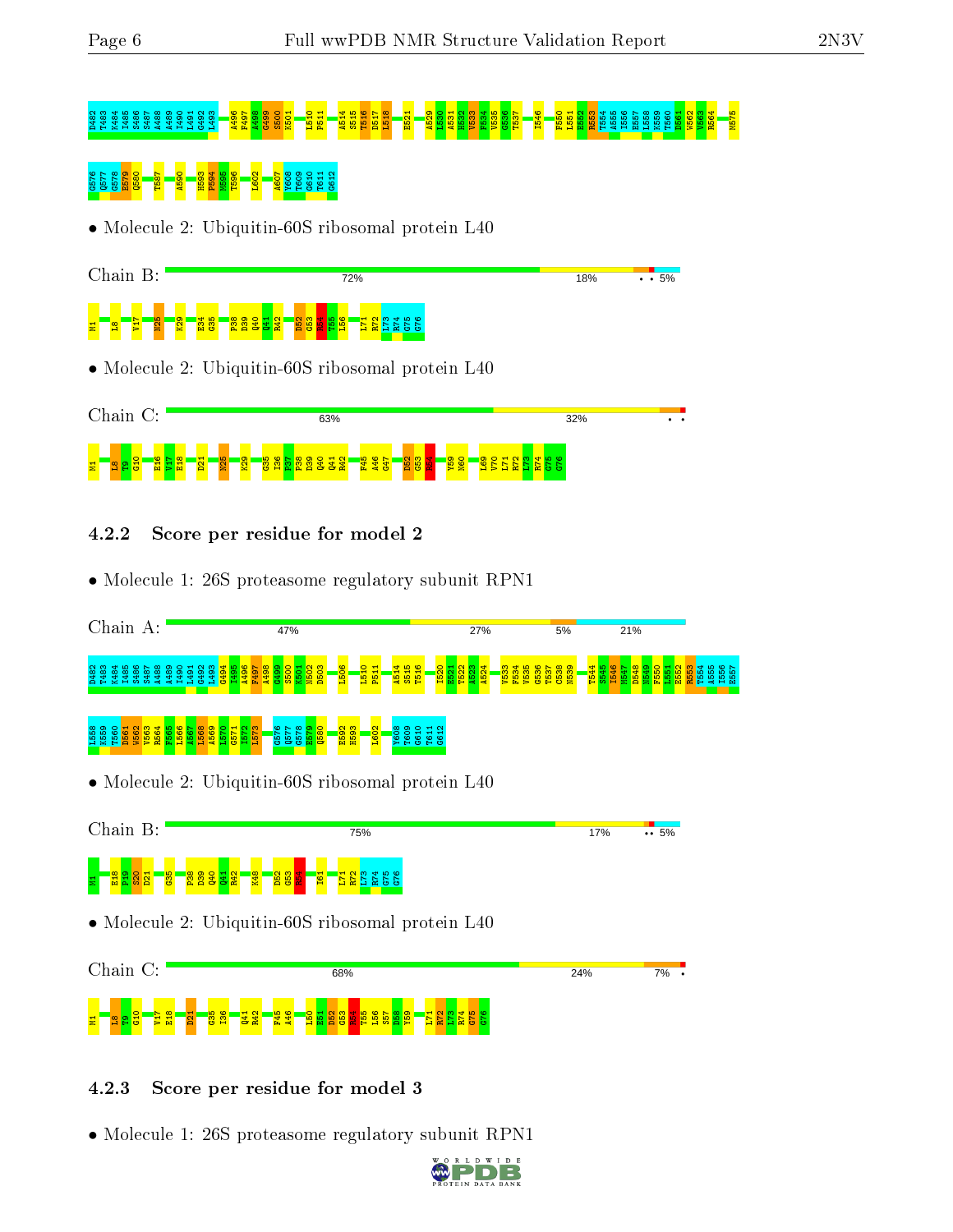| Chain A:                                                                          | 44%                                                  | 27%                                                    | 7% .     | 21%                   |           |
|-----------------------------------------------------------------------------------|------------------------------------------------------|--------------------------------------------------------|----------|-----------------------|-----------|
|                                                                                   | 88<br>$\frac{1}{5}$<br>圖                             | <mark>និងទីក្នុង</mark><br>និងទីក្នុង<br><b>B</b><br>8 | <b>S</b> |                       | <b>BB</b> |
| <mark>ទី 2</mark><br>ខ្លួន 2 2 3 <mark>3 3</mark><br>ខ្លួន 3 3 3 <mark>3 3</mark> |                                                      |                                                        |          |                       |           |
|                                                                                   | • Molecule 2: Ubiquitin-60S ribosomal protein L40    |                                                        |          |                       |           |
| Chain B:                                                                          | 63%                                                  |                                                        | 24%      | 5%<br>5%<br>$\bullet$ |           |
|                                                                                   |                                                      | $\frac{257}{132}$                                      |          |                       |           |
|                                                                                   | • Molecule 2: Ubiquitin-60S ribosomal protein L40    |                                                        |          |                       |           |
| Chain C:                                                                          | 76%                                                  |                                                        | 13%      | 9%                    |           |
| <b>A46</b><br>¥                                                                   |                                                      |                                                        |          |                       |           |
| 4.2.4                                                                             | Score per residue for model 4                        |                                                        |          |                       |           |
|                                                                                   | • Molecule 1: 26S proteasome regulatory subunit RPN1 |                                                        |          |                       |           |

|                                                   |  | Chain A: |  |  |    |  |  | 48%  |      |             |            |  |  |  |  |  |      |  |                                             |  | 27% |           |          |  |                                     |  |  |  | 21%<br>5% |  |                                                         |  |  |  |  |  |                                                                                    |  |  |       |  |  |   |  |  |
|---------------------------------------------------|--|----------|--|--|----|--|--|------|------|-------------|------------|--|--|--|--|--|------|--|---------------------------------------------|--|-----|-----------|----------|--|-------------------------------------|--|--|--|-----------|--|---------------------------------------------------------|--|--|--|--|--|------------------------------------------------------------------------------------|--|--|-------|--|--|---|--|--|
| <b>D482</b>                                       |  |          |  |  |    |  |  |      |      |             |            |  |  |  |  |  |      |  | <b>BEBRESEES</b><br>BEB <mark>RESEES</mark> |  |     |           | <b>B</b> |  | $\frac{1}{5}$ $\frac{1}{5}$<br>2日 2 |  |  |  |           |  | $\frac{9}{8}$ $\frac{9}{8}$ $\frac{9}{8}$ $\frac{9}{8}$ |  |  |  |  |  | <mark>ដូនដូម និង</mark><br><mark>ដូង ងង ង ង ង</mark><br><mark>ង ង ង ង ង ង ង</mark> |  |  | 88888 |  |  | R |  |  |
| 1564                                              |  |          |  |  | Ġ7 |  |  | D582 | L585 | <b>A590</b> | <b>H59</b> |  |  |  |  |  | E600 |  |                                             |  |     | <b>C5</b> |          |  |                                     |  |  |  |           |  |                                                         |  |  |  |  |  |                                                                                    |  |  |       |  |  |   |  |  |
| • Molecule 2: Ubiquitin-60S ribosomal protein L40 |  |          |  |  |    |  |  |      |      |             |            |  |  |  |  |  |      |  |                                             |  |     |           |          |  |                                     |  |  |  |           |  |                                                         |  |  |  |  |  |                                                                                    |  |  |       |  |  |   |  |  |





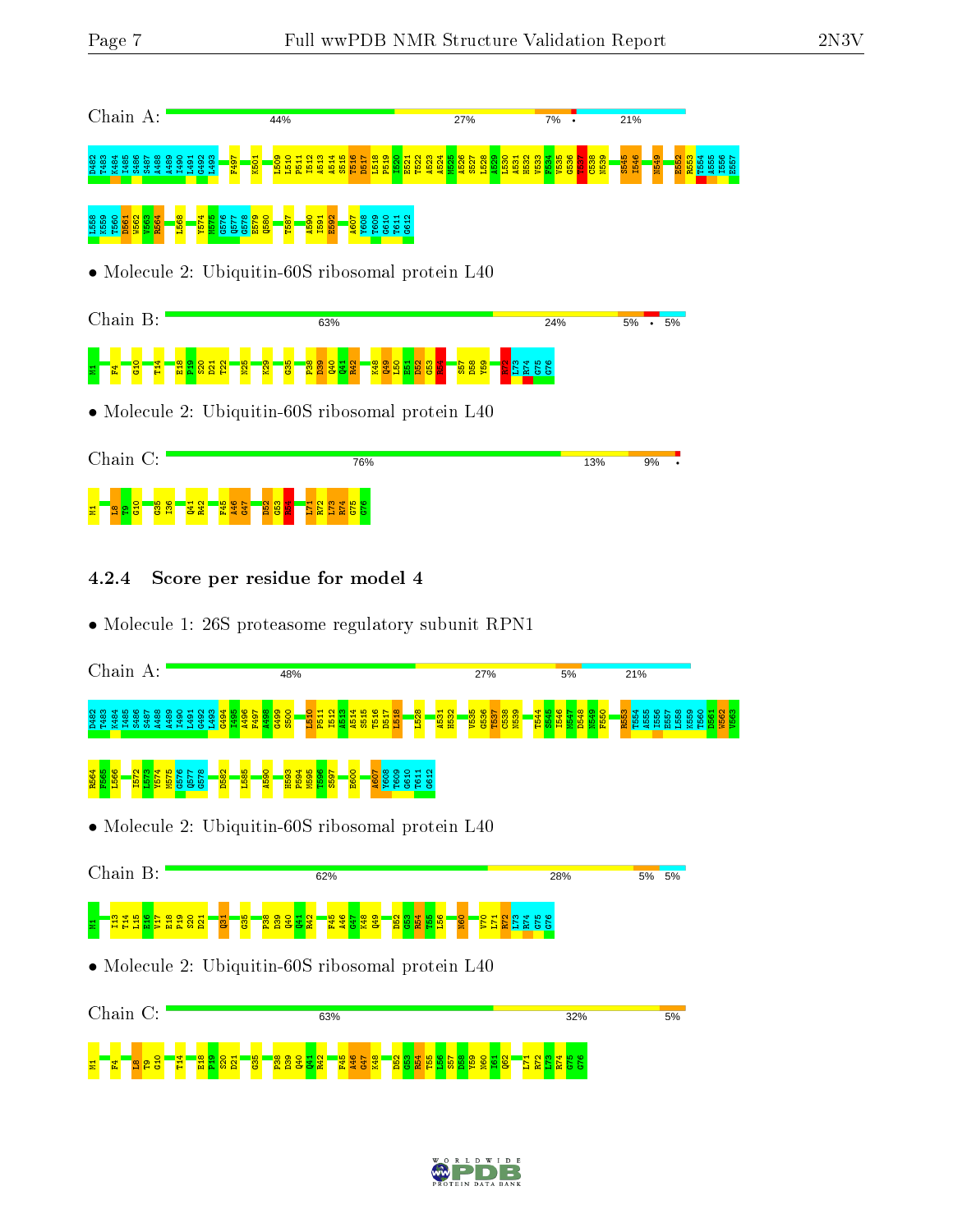# 4.2.5 Score per residue for model 5 (medoid)

• Molecule 1: 26S proteasome regulatory subunit RPN1

| Chain A:                                              | 48%                                                                | 28%                                     |     | 21%                                       |  |
|-------------------------------------------------------|--------------------------------------------------------------------|-----------------------------------------|-----|-------------------------------------------|--|
| 888888688865888 <mark>889<br/>8888886888658888</mark> | $\circ$                                                            | <u>ង ខ្លួន</u><br>ខេត្ត                 |     | <b>B54</b><br>0985<br>ខេត្ត<br>សមាធិក្នុង |  |
| 889<br>1288<br>1889<br>1889<br>1882<br>1882           | C506<br>A607<br>L602<br>V603<br>A590<br>L591<br>E592<br><b>BSL</b> |                                         |     |                                           |  |
| • Molecule 2: Ubiquitin-60S ribosomal protein L40     |                                                                    |                                         |     |                                           |  |
| Chain B:                                              | 66%                                                                |                                         | 21% | $\frac{1}{100}$ 5%<br>7%                  |  |
| ន្ត្រីនិន្នីដី<br>룗<br>문                              | <b>G53</b><br><b>B</b><br><u> نو</u>                               | 9성급 전<br>3성점 검검 <mark>정 이용 &amp;</mark> |     |                                           |  |
|                                                       | • Molecule 2: Ubiquitin-60S ribosomal protein L40                  |                                         |     |                                           |  |
| Chain C:                                              | 75%                                                                |                                         | 17% | 8%                                        |  |
| 35<br>$\frac{87}{21}$<br>egg<br>Fo                    | <b>925</b><br>125<br>125<br>125                                    |                                         |     |                                           |  |
| 4.2.6                                                 | Score per residue for model 6                                      |                                         |     |                                           |  |

• Molecule 1: 26S proteasome regulatory subunit RPN1

| Chain A:                                                                                                                                    | 47%                                                                                                              | 26%                                                     | $6\%$ .                                                    | 21%                                       |             |
|---------------------------------------------------------------------------------------------------------------------------------------------|------------------------------------------------------------------------------------------------------------------|---------------------------------------------------------|------------------------------------------------------------|-------------------------------------------|-------------|
| 1483<br>K484<br><b>98</b>                                                                                                                   | $\frac{688}{6566221}$<br>L528<br>S <sub>51</sub><br>45 <sub>1</sub><br>품<br><b>D51</b>                           | C538<br>NESSO<br>C540<br>A531<br>T53<br>V <sub>53</sub> | <b>I546</b><br>T <sub>54</sub><br><b>M54</b><br><b>Fa1</b> | <b>E55</b><br>A <sub>55</sub><br>層<br>-61 | <b>T561</b> |
| $\begin{array}{r} 67 \\ 680 \\ 690 \\ 691 \\ 790 \\ 891 \\ \end{array}$<br>1575<br>G576<br>G578<br><b>Q580</b><br>566<br>565<br><b>LLSD</b> | A590<br>1591<br>E592<br><b>E09</b><br>N607<br>Y608<br>1 <mark>87</mark><br>G61                                   |                                                         |                                                            |                                           |             |
| • Molecule 2: Ubiquitin-60S ribosomal protein L40                                                                                           |                                                                                                                  |                                                         |                                                            |                                           |             |
| Chain B:                                                                                                                                    | 53%                                                                                                              | 34%                                                     |                                                            | 7% • 5%                                   |             |
| <mark>ឌីឌីន្លន្តដ</mark><br><mark>Eaged</mark><br>14                                                                                        | <mark>ន្ទ្ទ្ទ</mark><br>$\frac{1}{2}$<br>$\frac{1}{2}$<br><mark>"8</mark> "<br><b>Reduced</b><br>F <sub>45</sub> | <mark>ន្តនីដ្ឋាននី</mark><br>K48<br><b>epp</b>          | <mark>能</mark>                                             | ឌឌឌឌី <mark>ឌីដី</mark>                   |             |
| • Molecule 2: Ubiquitin-60S ribosomal protein L40                                                                                           |                                                                                                                  |                                                         |                                                            |                                           |             |
|                                                                                                                                             |                                                                                                                  |                                                         |                                                            |                                           |             |

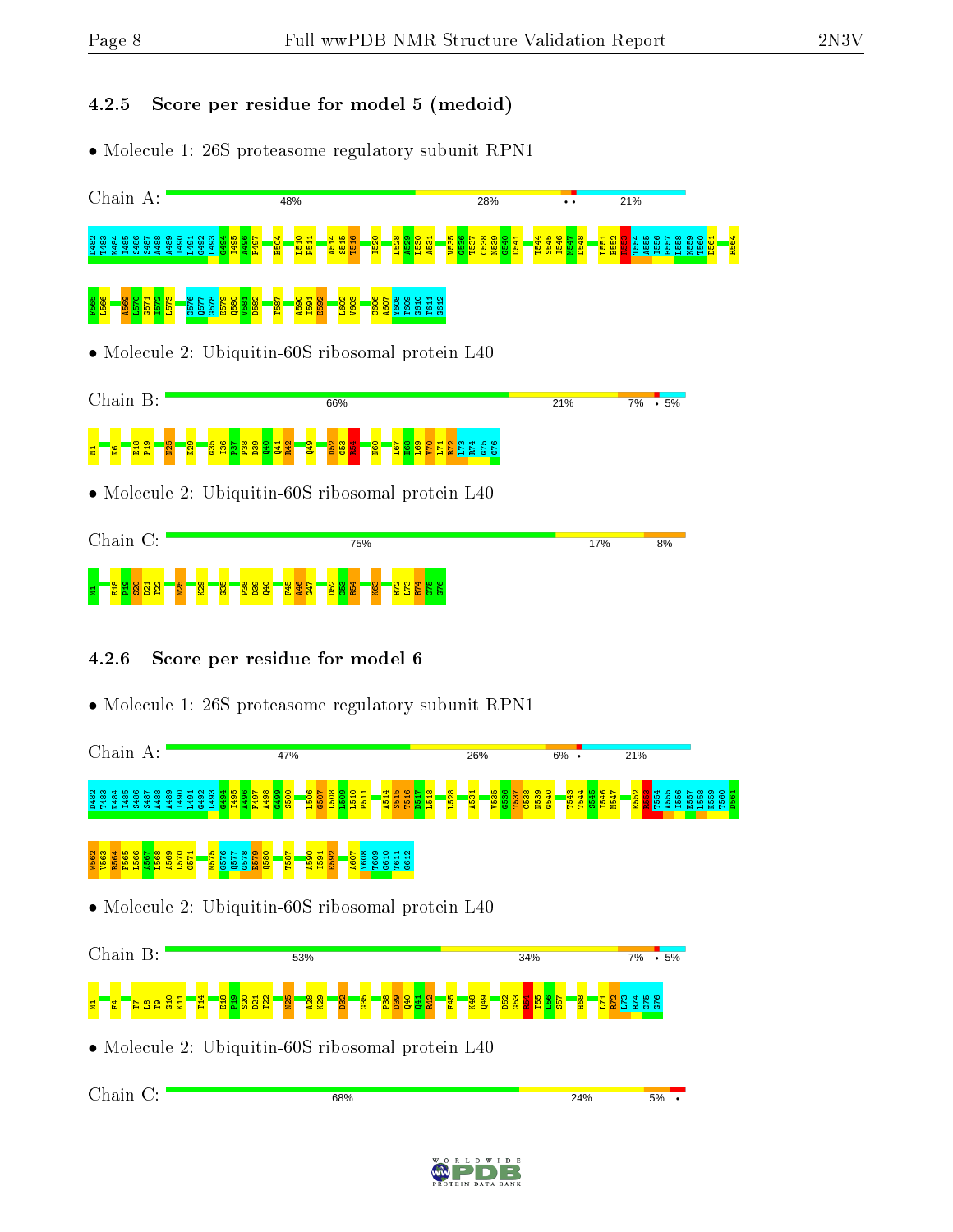# M19 S20 S20 S20 G36 <mark>S20 G36 F56 G36 G53 G54</mark>

# 4.2.7 Score per residue for model 7

• Molecule 1: 26S proteasome regulatory subunit RPN1

| Chain A:                                                                              | 44%                                                         | 29%                                        | 5%                                           | 21%                             |
|---------------------------------------------------------------------------------------|-------------------------------------------------------------|--------------------------------------------|----------------------------------------------|---------------------------------|
| 33 83 83 85 88 89 9 1 9 3 9<br>8 8 8 8 8 9 8 9 9 9 1 9 9 9<br>3 日 8 9 9 9 9 9 1 9 9 9 | ន្តន្ត្ <u>រី<br/>ប្រឹង្គន្ធ</u><br>$\frac{10}{2}$          | <b>B16</b><br>518<br><b>L520</b><br>1522   |                                              |                                 |
| 1556<br>1558 1559<br>1560 156 <mark>0 1563</mark><br>1564 1564                        | 8250<br>2250<br>9250<br><b>H593</b><br>P594<br>P595<br>S597 | <b>AGO</b><br>YGOO GI1<br>CHI              |                                              |                                 |
|                                                                                       | Molecule 2: Ubiquitin-60S ribosomal protein L40             |                                            |                                              |                                 |
| Chain B:                                                                              | 58%                                                         |                                            | 29%                                          | $.5\%$<br>7%                    |
|                                                                                       | <mark>មិន</mark> ិទ្ធិនិន្ននីន្នីនីន្ន                      | <mark>ទី</mark> ធ្លី ខ្លួនី <mark>ដ</mark> | 9성업<br><mark>정</mark> 정적<br><mark>정</mark> 정 |                                 |
|                                                                                       | Molecule 2: Ubiquitin-60S ribosomal protein L40             |                                            |                                              |                                 |
| Chain C:                                                                              | 72%                                                         |                                            | 21%                                          | $5%$ .                          |
| 日<br>P19                                                                              |                                                             |                                            |                                              |                                 |
|                                                                                       |                                                             |                                            |                                              |                                 |
| 4.2.8                                                                                 | Score per residue for model 8                               |                                            |                                              |                                 |
|                                                                                       | • Molecule 1: 26S proteasome regulatory subunit RPN1        |                                            |                                              |                                 |
| Chain A:                                                                              | 48%                                                         | 25%                                        | $5%$ .                                       | 21%                             |
| 8 8 8 8 8 6 8 9 8 5 9 9<br>8 8 8 9 8 9 8 9 9 5 9 9<br>8 8 8 9 8 9 9 9 9 9 9 9         | 3515<br>513<br>514                                          | <b>RES</b><br>RES<br>B                     |                                              | និន្ទនី<br>ទី១៩ មិន<br>ទី១៩ មិន |
|                                                                                       |                                                             |                                            |                                              |                                 |
|                                                                                       | • Molecule 2: Ubiquitin-60S ribosomal protein L40           |                                            |                                              |                                 |
| Chain B:                                                                              | 74%                                                         |                                            | 16%                                          | $\cdot 5\%$                     |
| ō<br>$\frac{8}{13}$<br><u> 면 법 양</u>                                                  | <u>유무</u><br>오 프로                                           |                                            |                                              |                                 |

D W I D E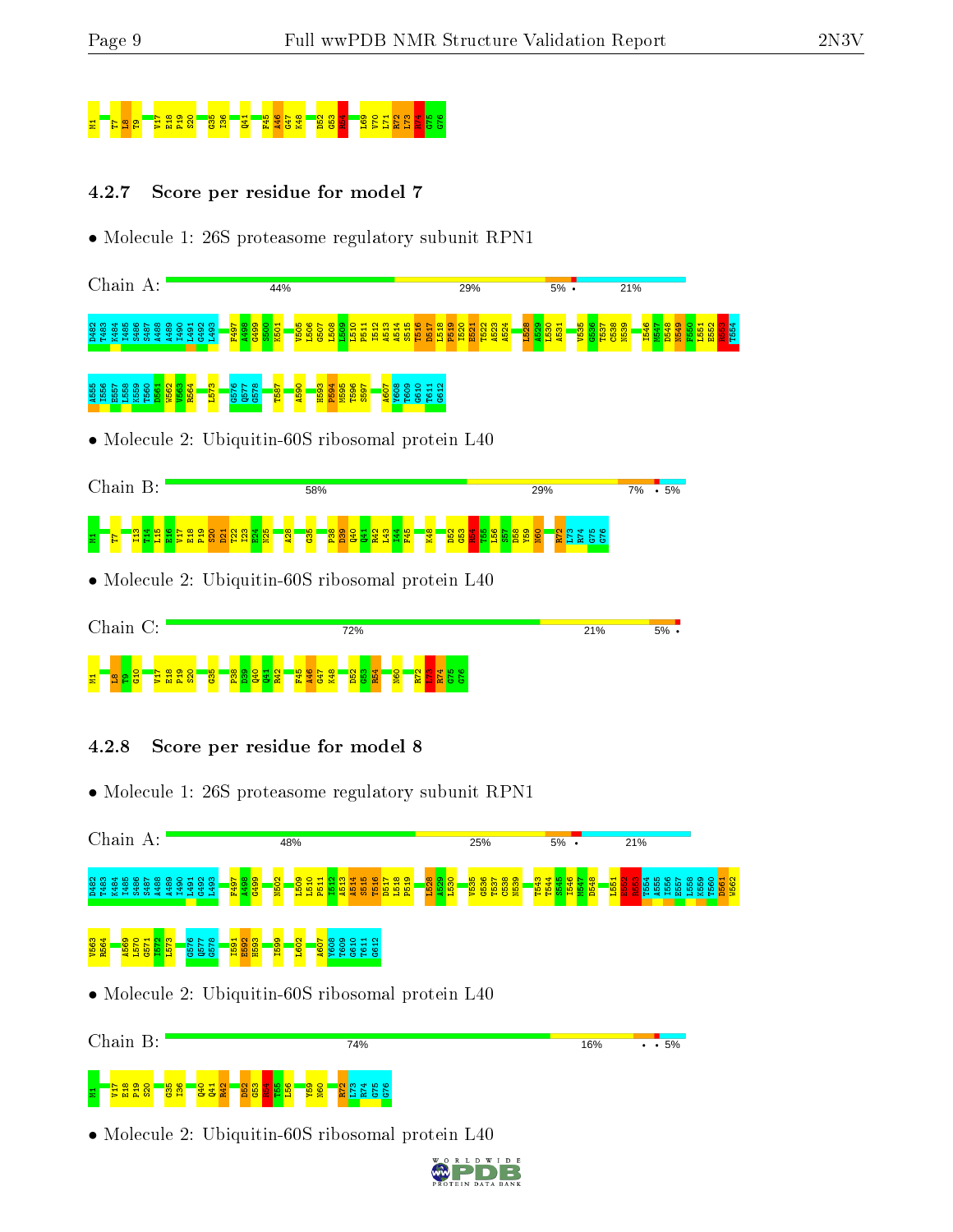| Chain |              | $\curvearrowright$ .<br>$\backsim$ . |  |  |  |  |    |  |  | 66% |    |   |  |  |    |  |  |  | 24% |  |  | 9% |  |
|-------|--------------|--------------------------------------|--|--|--|--|----|--|--|-----|----|---|--|--|----|--|--|--|-----|--|--|----|--|
| 불     | $\circ$<br>퓽 |                                      |  |  |  |  | ۰. |  |  |     | E. | c |  |  | e. |  |  |  |     |  |  |    |  |

#### 4.2.9 Score per residue for model 9

• Molecule 1: 26S proteasome regulatory subunit RPN1

| 55%                                                                                    | 21%                                 | 21%                                                                                                                                        |
|----------------------------------------------------------------------------------------|-------------------------------------|--------------------------------------------------------------------------------------------------------------------------------------------|
| <b>156</b><br>S5 <sub>15</sub><br><b>1505</b><br>D <sub>51</sub><br>$\frac{1}{2}$      | F534<br><b>7535</b><br>3536<br>igas | 1569<br>568                                                                                                                                |
|                                                                                        |                                     |                                                                                                                                            |
|                                                                                        |                                     |                                                                                                                                            |
| 59%                                                                                    | 29%                                 | $5\% \cdot 5\%$                                                                                                                            |
| $3^{\circ}$<br>$\frac{4}{6}$ ន្ធី<br>940<br>$\mathbf{\alpha}$<br>53<br>$\infty$<br>341 | $\circ$                             |                                                                                                                                            |
|                                                                                        |                                     |                                                                                                                                            |
| 67%                                                                                    | 25%                                 | 7%                                                                                                                                         |
| 65<br><b>222224</b><br>22224<br>446<br>FF.                                             |                                     |                                                                                                                                            |
|                                                                                        | $\frac{88}{566}$                    | <b>533</b><br>• Molecule 2: Ubiquitin-60S ribosomal protein L40<br>8g<br>• Molecule 2: Ubiquitin-60S ribosomal protein L40<br>8775<br>5775 |

- 4.2.10 Score per residue for model 10
- Molecule 1: 26S proteasome regulatory subunit RPN1

| Chain A:                                          |              |                    |                                                 |                               |                  |      | 45%                             |   |         |     |            |     |                     |               |        |        |   |                        |          | 29% |   |     |         |                 |            | $5\%$ . |                   |   |                 | 21% |  |    |  |            |  |
|---------------------------------------------------|--------------|--------------------|-------------------------------------------------|-------------------------------|------------------|------|---------------------------------|---|---------|-----|------------|-----|---------------------|---------------|--------|--------|---|------------------------|----------|-----|---|-----|---------|-----------------|------------|---------|-------------------|---|-----------------|-----|--|----|--|------------|--|
| $^{\circ}$<br><b>940</b>                          |              | o<br>⊣<br>ဒ္ဒ<br>앏 | $\mathbf{\Omega}$<br>က<br>ு<br>ဒ္ဒ<br><b>CD</b> | $\sim$<br>$\frac{1}{2}$<br>ъ. | 665 v            |      | ¢<br><b>S</b><br>a<br><b>C5</b> | ↵ | 50<br>B | 뽒   |            | er. | $\overline{r}$<br>œ |               | B      | െ      |   | $\circ$ $\blacksquare$ | $\infty$ |     | 陷 | C53 | 54<br>E | 뎒<br><b>CO-</b> | <b>M54</b> | 8       | $\circ$<br>თ<br>× | ⊣ | R<br><b>E55</b> |     |  |    |  | <b>The</b> |  |
| <b>R564</b><br>٥o<br>n                            | 8<br>72<br>兽 |                    | ∞<br>뚐                                          | ∞<br>N<br>မြ<br>呂             | 8<br>o<br>呂<br>Ю | V581 | <b>1887</b>                     |   | A590    | E59 | <b>EGH</b> | တ   | <b>T596</b><br>ၜ    | N<br>o.<br>B. | 8<br>恩 | 8<br>僧 | ႜ | ႜ<br>g g               | 888      |     |   |     |         |                 |            |         |                   |   |                 |     |  |    |  |            |  |
| • Molecule 2: Ubiquitin-60S ribosomal protein L40 |              |                    |                                                 |                               |                  |      |                                 |   |         |     |            |     |                     |               |        |        |   |                        |          |     |   |     |         |                 |            |         |                   |   |                 |     |  |    |  |            |  |
| Chain B:                                          |              |                    |                                                 |                               |                  |      |                                 |   |         |     | 68%        |     |                     |               |        |        |   |                        |          |     |   |     |         |                 |            | 22%     |                   |   |                 |     |  | 5% |  |            |  |

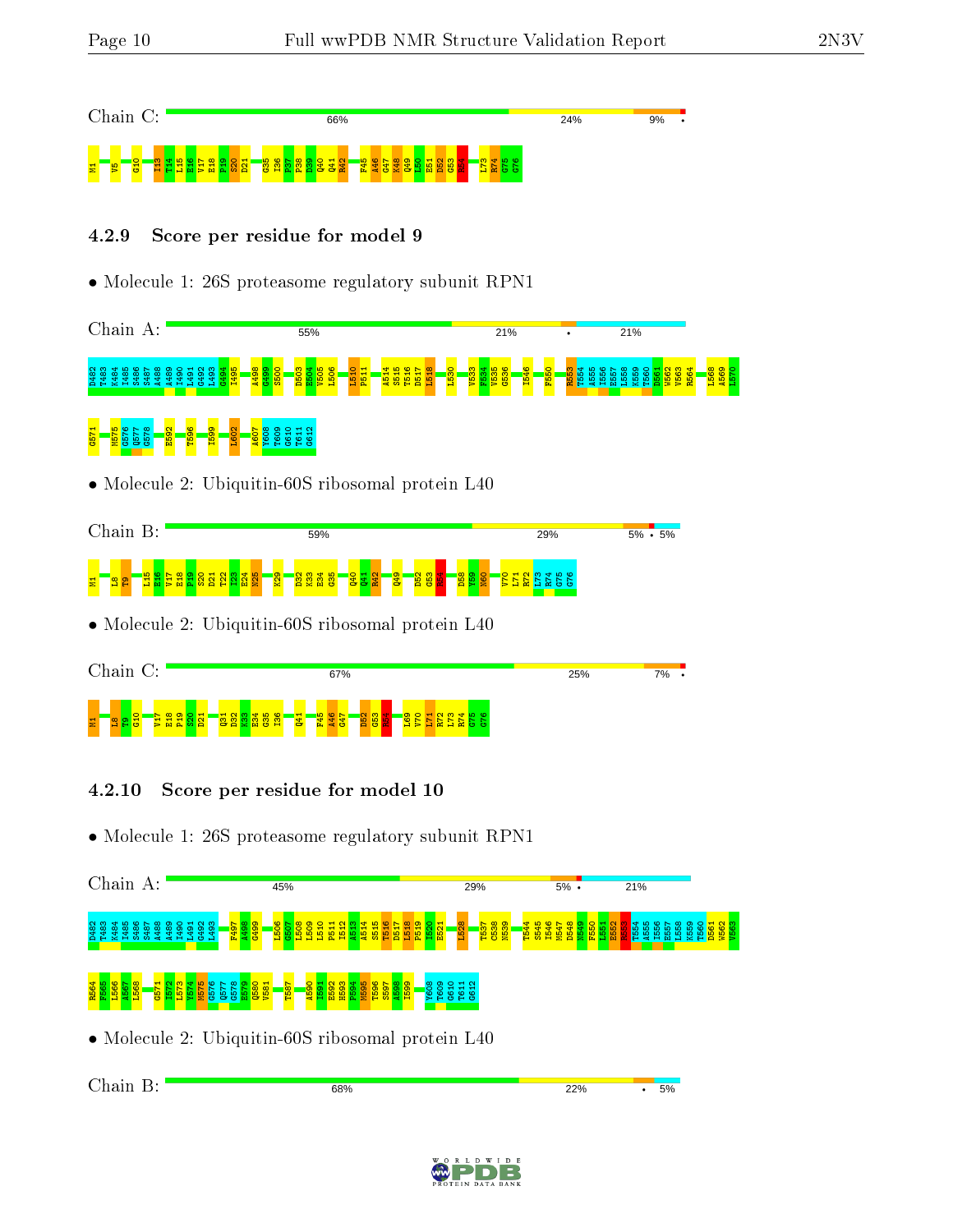

• Molecule 2: Ubiquitin-60S ribosomal protein L40



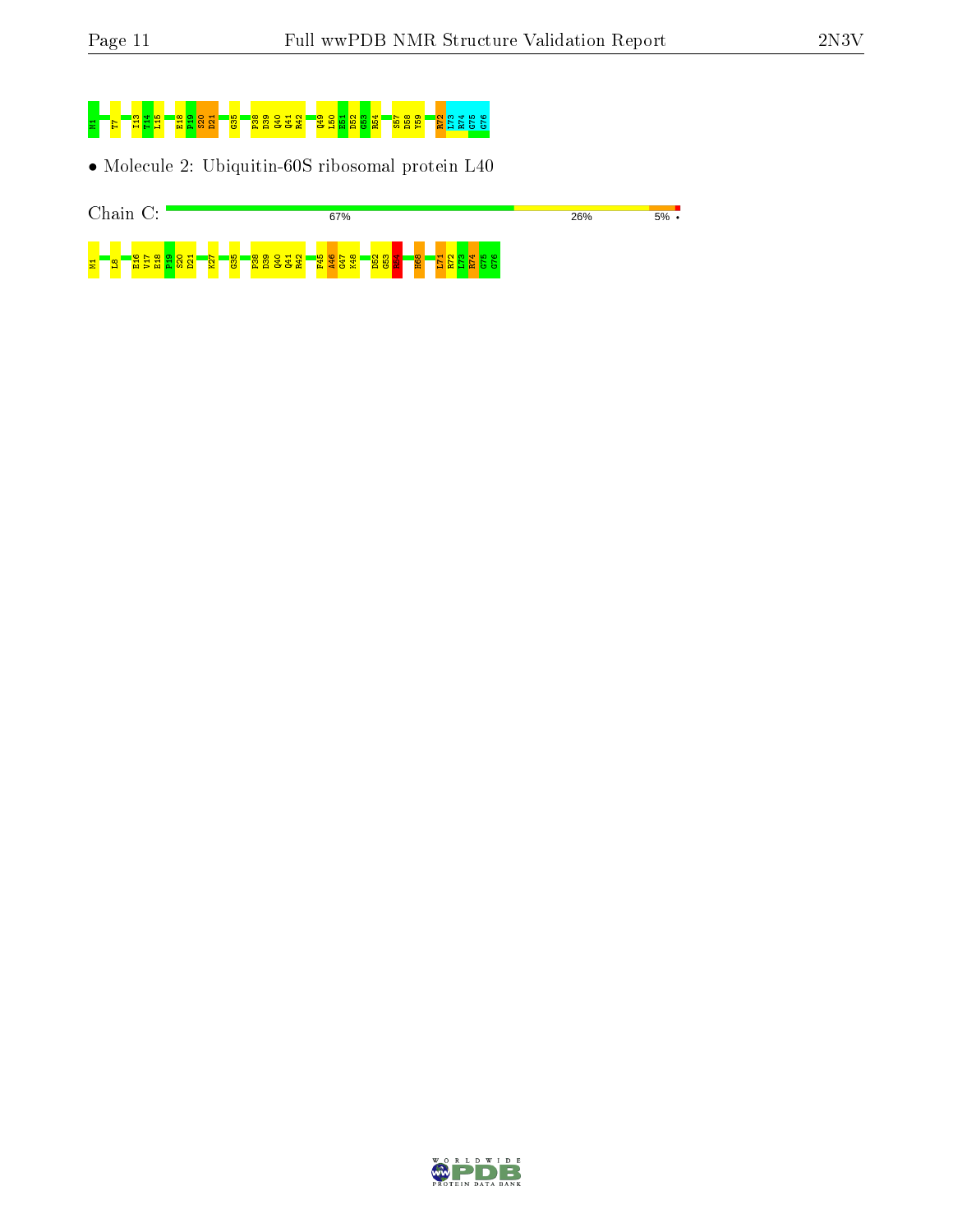# 5 Refinement protocol and experimental data overview  $\binom{1}{k}$

The models were refined using the following method: *simulated annealing*.

Of the 50 calculated structures, 10 were deposited, based on the following criterion: ?.

The following table shows the software used for structure solution, optimisation and refinement.

| Software name  | Classification     | <b>Version</b> |
|----------------|--------------------|----------------|
| X-PLOR NIH     | refinement         |                |
| <b>TOPSPIN</b> | structure solution |                |
| <b>NMRPIPE</b> | structure solution |                |
| <b>XEASY</b>   | structure solution |                |
| X-PLOR NIH     | structure solution | <b>NIH</b>     |
| <b>TALOS</b>   | structure solution |                |
| PROCHECKNMR    | structure solution |                |

The following table shows chemical shift validation statistics as aggregates over all chemical shift files. Detailed validation can be found in section [7](#page-26-0) of this report.

| Chemical shift file(s)                       | input cs.cif |
|----------------------------------------------|--------------|
| Number of chemical shift lists               |              |
| Total number of shifts                       | 1034         |
| Number of shifts mapped to atoms             | 1034         |
| Number of unparsed shifts                    |              |
| Number of shifts with mapping errors         |              |
| Number of shifts with mapping warnings       |              |
| Assignment completeness (well-defined parts) |              |

No validations of the models with respect to experimental NMR restraints is performed at this time.

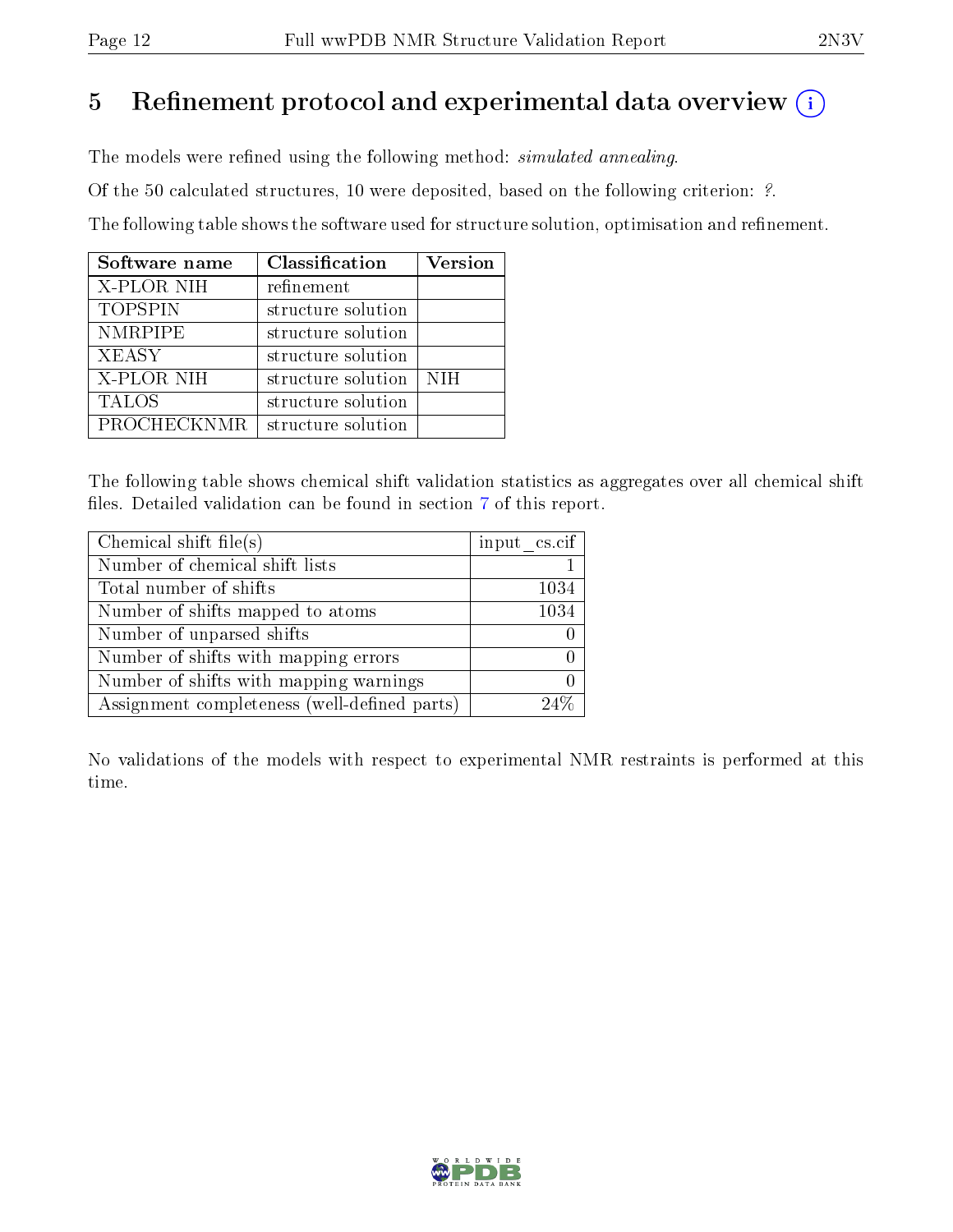# 6 Model quality  $(i)$

# 6.1 Standard geometry  $(i)$

There are no covalent bond-length or bond-angle outliers.

Chiral center outliers are detected by calculating the chiral volume of a chiral center and verifying if the center is modelled as a planar moiety or with the opposite hand. A planarity outlier is detected by checking planarity of atoms in a peptide group, atoms in a mainchain group or atoms of a sidechain that are expected to be planar.

| Mol | Chain | Chirality     | Planarity     |
|-----|-------|---------------|---------------|
|     |       | $0.0 \pm 0.0$ | $1.9 \pm 0.3$ |
|     |       | $0.0 \pm 0.0$ | $3.0 \pm 0.0$ |
|     |       | $0.0 \pm 0.0$ | $3.3 \pm 0.8$ |
|     |       |               | 82            |

There are no bond-length outliers.

There are no bond-angle outliers.

There are no chirality outliers.

All unique planar outliers are listed below. They are sorted by the frequency of occurrence in the ensemble.

| Mol            | Chain   | Res | Type       | Group     | Models (Total) |
|----------------|---------|-----|------------|-----------|----------------|
| 1              | А       | 564 | $\rm{ARG}$ | Sidechain | 10             |
| $\overline{2}$ | Β       | 54  | $\rm{ARG}$ | Sidechain | 10             |
| $\overline{2}$ | В       | 42  | $\rm{ARG}$ | Sidechain | 10             |
| $\overline{2}$ | Β       | 72  | $\rm{ARG}$ | Sidechain | 10             |
| $\overline{2}$ | $\rm C$ | 54  | $\rm{ARG}$ | Sidechain | 10             |
| 1              | А       | 553 | $\rm{ARG}$ | Sidechain | 9              |
| $\overline{2}$ | C       | 72  | $\rm{ARG}$ | Sidechain | 8              |
| $\overline{2}$ | $\rm C$ | 74  | $\rm{ARG}$ | Sidechain | 8              |
| $\overline{2}$ | C       | 42  | $\rm{ARG}$ | Sidechain |                |

# 6.2 Too-close contacts (i)

In the following table, the Non-H and H(model) columns list the number of non-hydrogen atoms and hydrogen atoms in each chain respectively. The H(added) column lists the number of hydrogen atoms added and optimized by MolProbity. The Clashes column lists the number of clashes averaged over the ensemble.

|  | Mol   Chain   Non-H   H(model)   H(added)   Clashes |  |
|--|-----------------------------------------------------|--|
|  |                                                     |  |

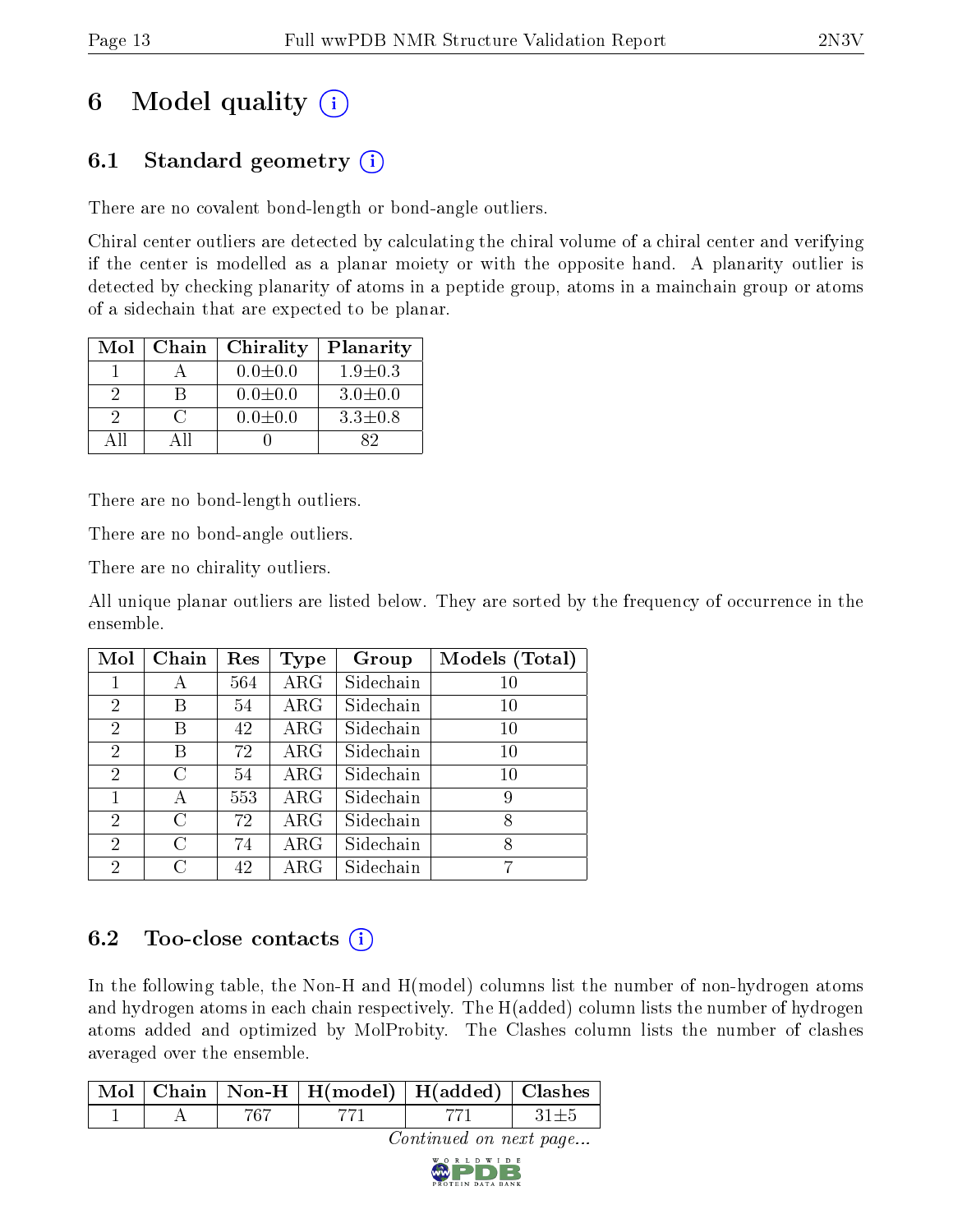Continued from previous page...

| Mol | Chain |       | Non-H $\mid$ H(model) | H(added) | <b>Clashes</b> |
|-----|-------|-------|-----------------------|----------|----------------|
|     |       | 574   | 597                   | 597      | $16\pm5$       |
|     |       | 601   | 629                   | 629      | $16\pm3$       |
|     |       | 19420 | 19970                 | 19969    | 609            |

The all-atom clashscore is defined as the number of clashes found per 1000 atoms (including hydrogen atoms). The all-atom clashscore for this structure is 15.

| Atom-1             | Atom-2                                             | $Clash(\AA)$ |                   | Models         |                |
|--------------------|----------------------------------------------------|--------------|-------------------|----------------|----------------|
|                    |                                                    |              | Distance(A)       | Worst          | Total          |
| 2:C:71:LEU:HD23    | 2:C:71:LEU:H                                       | 0.76         | 1.41              | $\overline{4}$ | 1              |
| 2:B:69:LEU:HD23    | 2:B:69:LEU:C                                       | 0.68         | $2.08\,$          | $\overline{5}$ | $\mathbf{1}$   |
| 2:C:69:LEU:HD23    | 2:C:69:LEU:C                                       | 0.68         | 2.09              | $9\phantom{.}$ | $\mathbf{1}$   |
| 2:C:69:LEU:C       | 2:C:69:LEU:HD23                                    | 0.67         | 2.10              | $6\,$          | $\overline{2}$ |
| 1:A:599:ILE:HD12   | 1:A:599:ILE:N                                      | 0.65         | 2.06              | 10             | $\overline{2}$ |
| 2:C:71:LEU:H       | 2:C:71:LEU:HD23                                    | 0.64         | 1.53              | $\mathbf{1}$   | $\overline{1}$ |
| 2:C:71:LEU:N       | 2:C:71:LEU:HD12                                    | 0.64         | $\overline{2.06}$ | $\overline{2}$ | $\mathbf{1}$   |
| $1:$ A:510:LEU:O   | 1:A:514:ALA:N                                      | 0.64         | 2.29              | 10             | $\mathbf 5$    |
| 2:C:71:LEU:HD23    | 2:C:71:LEU:N                                       | 0.64         | 2.08              | $\mathbf{1}$   | $\overline{2}$ |
| 2: B:25: ASN:HD21  | 2:B:29:LYS:NZ                                      | 0.64         | 1.91              | $\overline{6}$ | $\overline{3}$ |
| 1:A:550:PHE:CE1    | 1:A:553:ARG:NH2                                    | 0.63         | 2.66              | 9              | $\overline{1}$ |
| 2:C:71:LEU:H       | 2:C:71:LEU:CD2                                     | 0.62         | 2.05              | $\overline{4}$ | $\mathbf{1}$   |
| 1: A: 550: PHE: CZ | 1:A:553:ARG:NH2                                    | 0.62         | 2.68              | 9              | $\mathbf{1}$   |
| 2:C:54:ARG:N       | 2:C:54:ARG:NE                                      | 0.62         | 2.48              | 3              | $\mathbf{1}$   |
| 2:C:45:PHE:CG      | $2:C:46:\overline{\text{ALA}}:\overline{\text{N}}$ | 0.62         | 2.67              | 10             | $\overline{8}$ |
| 1:A:593:HIS:N      | 1: A: 594: PRO:CD                                  | 0.61         | $\overline{2.63}$ | $\overline{7}$ | $\mathbf{1}$   |
| 2:C:25:ASN:ND2     | 2:C:29:LYS:NZ                                      | 0.61         | 2.47              | $\overline{5}$ | $\overline{2}$ |
| 1: A:511: PRO:O    | 1:A:515:SER:N                                      | 0.61         | 2.32              | $\overline{7}$ | $\overline{3}$ |
| 1: A:518:LEU: N    | 1: A:518:LEU:CD2                                   | 0.61         | 2.63              | $\mathbf 1$    | $\overline{4}$ |
| 2:C:71:LEU:CD2     | 2:C:71:LEU:H                                       | 0.61         | 2.08              | $\mathbf{1}$   | $\overline{1}$ |
| 2:B:25:ASN:ND2     | 2:B:29:LYS:NZ                                      | 0.60         | $\overline{2.48}$ | $\overline{6}$ | $\overline{4}$ |
| 2:C:45:PHE:O       | 2:C:47:GLY:N                                       | 0.60         | 2.34              | $\overline{6}$ | $\overline{8}$ |
| 2:C:69:LEU:HD23    | 2:C:70:VAL:N                                       | 0.59         | 2.12              | $9\phantom{.}$ | $\overline{3}$ |
| 1:A:552:GLU:O      | 1:A:553:ARG:O                                      | 0.59         | 2.21              | $\overline{5}$ | $\overline{4}$ |
| 2: B:49: GLN: NE2  | 2:B:72:ARG:NH1                                     | 0.59         | 2.50              | $\overline{4}$ | $\overline{1}$ |
| 1: A: 538: CYS:SG  | 1: A: 539: ASN: N                                  | 0.58         | 2.75              | $\overline{2}$ | $\overline{2}$ |
| 2: B: 15: LEU: CD2 | 2:B:33:LYS:NZ                                      | 0.58         | 2.67              | $\overline{9}$ | $\mathbf{1}$   |
| 2: B:60: ASN: N    | 2: B:60: ASN:ND2                                   | 0.57         | 2.50              | $\overline{7}$ | $\mathbf{1}$   |
| 1: A:510: LEU: CB  | 1:A:511:PRO:CD                                     | 0.57         | 2.82              | 10             | 10             |
| 2:C:36:ILE:O       | 2:C:41:GLN:NE2                                     | 0.57         | 2.37              | 9              | $\overline{6}$ |
| 1:A:553:ARG:NH1    | 1: A:562:TRP:CH2                                   | 0.57         | 2.73              | $\overline{2}$ | $\mathbf{1}$   |
| 2:B:38:PRO:C       | 2:B:40:GLN:H                                       | 0.56         | 2.04              | $\overline{2}$ | $\overline{3}$ |

All unique clashes are listed below, sorted by their clash magnitude.

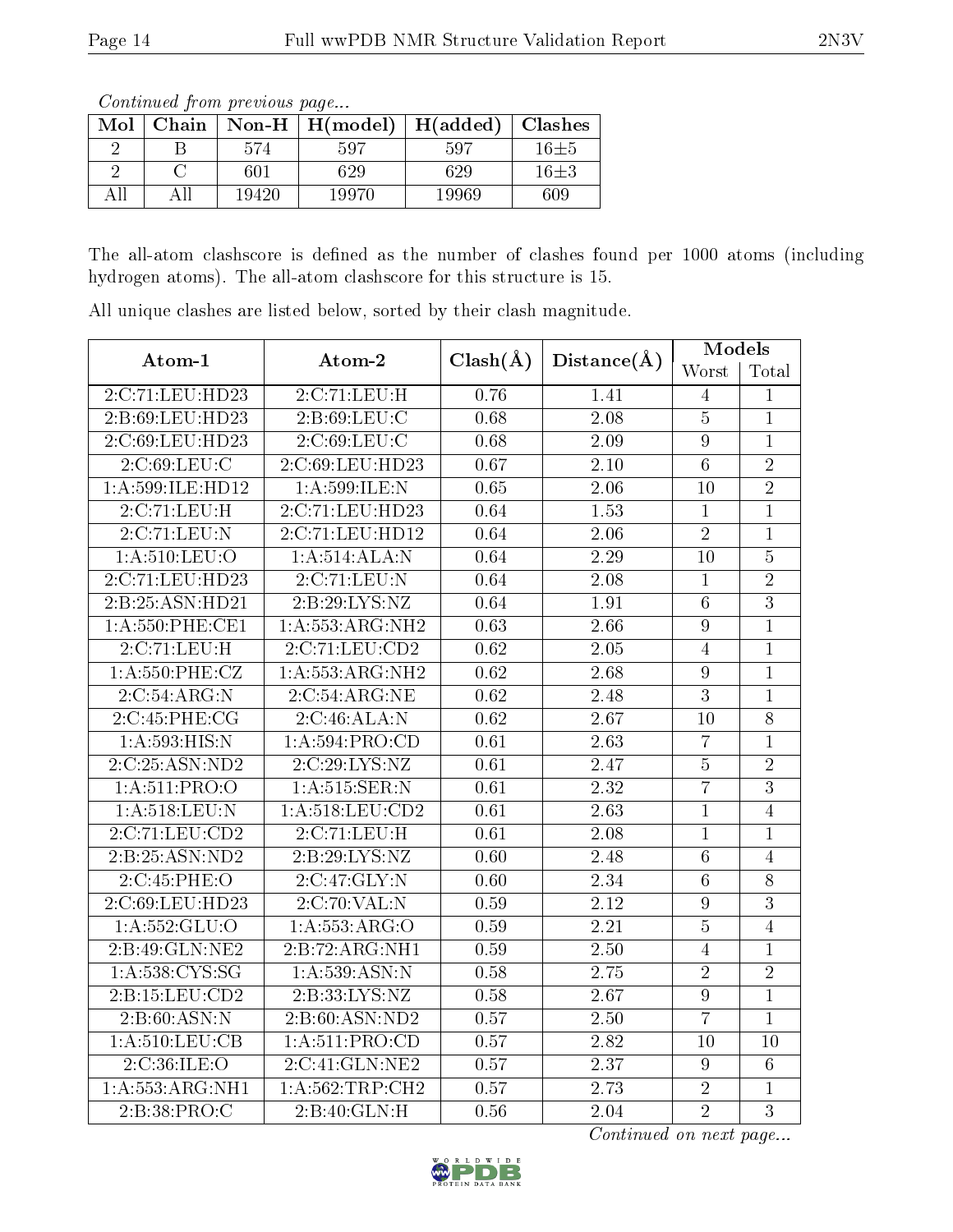| sonnaca jiom picendas pago |                                      |              |             | Models          |                |  |
|----------------------------|--------------------------------------|--------------|-------------|-----------------|----------------|--|
| Atom-1                     | Atom-2                               | $Clash(\AA)$ | Distance(A) | Worst           | Total          |  |
| 2:C:54:ARG:N               | 2:C:54:ARG:HE                        | 0.56         | 1.96        | 3               | $\mathbf{1}$   |  |
| 2:B:36:ILE:O               | 2:B:41:GLN:NE2                       | 0.56         | 2.38        | $8\,$           | $\overline{2}$ |  |
| 1:A:580:GLN:NE2            | 1: A:580: GLN:H                      | 0.56         | 1.98        | $\overline{5}$  | $\overline{1}$ |  |
| 1: A: 502: ASN: OD1        | 1: A:502: ASN: N                     | 0.56         | 2.35        | $\overline{8}$  | $\overline{1}$ |  |
| 2:C:71:LEU:N               | 2:C:71:LEU:CD1                       | 0.56         | 2.68        | $\overline{2}$  | $\mathbf{1}$   |  |
| 1: A:516:THR:OG1           | 2:B:42:ARG:NH1                       | 0.56         | 2.39        | $\overline{8}$  | $\mathbf{1}$   |  |
| 1:A:510:LEU:HB3            | 1: A:511: PRO:CD                     | 0.55         | 2.31        | $\overline{5}$  | $\overline{7}$ |  |
| 1: A:518:LEU: N            | 1: A:518:LEU:HD22                    | 0.55         | $2.15\,$    | $\mathbf 1$     | $\sqrt{2}$     |  |
| 2:C:71:LEU:HD12            | 2:C:71:LEU:O                         | 0.55         | 2.02        | $\overline{9}$  | $\overline{1}$ |  |
| 2:B:38:PRO:O               | 2:B:40:GLN:N                         | 0.55         | 2.40        | 10              | $\overline{7}$ |  |
| 2:C:45:PHE:CD2             | 2:C:46:ALA:N                         | 0.55         | 2.75        | $\overline{7}$  | $\overline{4}$ |  |
| 2:B:25:ASN:OD1             | 2: B: 29: LYS: NZ                    | 0.54         | 2.39        | $\sqrt{3}$      | $\mathbf{1}$   |  |
| 2: B:60: ASN: N            | 2:B:60:ASN:HD22                      | 0.54         | 2.00        | $\overline{7}$  | $\mathbf{1}$   |  |
| 2:B:71:LEU:N               | 2:B:71:LEU:HD22                      | 0.54         | 2.17        | $\mathbf 1$     | $\overline{2}$ |  |
| 2:B:71:LEU:N               | 2:B:71:LEU:CD2                       | 0.54         | 2.70        | $\mathbf{1}$    | $\mathbf{1}$   |  |
| 1:A:562:TRP:CE3            | 1: A: 563: VAL: N                    | 0.54         | 2.76        | $\overline{6}$  | $\overline{2}$ |  |
| 2:B:9:THR:O                | 2:B:11:LYS:N                         | 0.54         | 2.41        | $\sqrt{6}$      | $\mathbf{1}$   |  |
| 1:A:518:LEU:HD22           | 1: A:518:LEU: N                      | 0.54         | 2.17        | 9               | $\overline{1}$ |  |
| 1: A: 537:THR:OG1          | 1:A:538:CYS:N                        | 0.54         | 2.41        | $\overline{4}$  | $\overline{3}$ |  |
| 2:C:38:PRO:O               | 2:C:40:GLN:N                         | 0.54         | 2.40        | $\bf 5$         | $\overline{2}$ |  |
| 1:A:517:ASP:O              | 1:A:518:LEU:O                        | 0.54         | 2.26        | $\,1\,$         | $\overline{4}$ |  |
| 2:C:18:GLU:N               | 2:C:21:ASP:OD2                       | 0.54         | 2.41        | 8               | $\overline{2}$ |  |
| 1: A:599: ILE: CD1         | 1:A:599:ILE:N                        | 0.53         | 2.71        | $10\,$          | $\overline{2}$ |  |
| 1:A:514:ALA:O              | 1:A:515:SER:C                        | 0.53         | 2.47        | $\bf 5$         | $\overline{7}$ |  |
| 1: A: 592: GLU:O           | 1:A:593:HIS:ND1                      | 0.53         | 2.41        | $\sqrt{2}$      | $\mathbf{1}$   |  |
| 2:B:15:LEU:CD2             | 2:B:33:LYS:HZ2                       | 0.53         | 2.16        | $\overline{9}$  | $\mathbf{1}$   |  |
| 1: A:595:MET:O             | 1:A:597:SER:N                        | 0.53         | 2.41        | $\overline{7}$  | $\sqrt{2}$     |  |
| 2:C:8:LEU:HD23             | 2:C:8:LEU:O                          | 0.53         | 2.04        | $\overline{2}$  | $\overline{4}$ |  |
| 2:B:18:GLU:O               | 2:B:20:SER:N                         | 0.53         | 2.41        | 4               | 3              |  |
| 1: A:547: MET:SD           | 2:C:8:LEU:CD1                        | 0.53         | 2.97        | 6               | $\mathbf{1}$   |  |
| 1:A:552:GLU:N              | 1:A:552:GLU:OE1                      | 0.53         | 2.41        | $8\,$           | $\overline{2}$ |  |
| 2:B:58:ASP:O               | 2:B:59:TYR:CD1                       | 0.53         | 2.62        | 10              | $\overline{3}$ |  |
| 2:C:45:PHE:O               | 2:C:48:LYS:N                         | 0.53         | 2.42        | 10              | 1              |  |
| 1:A:522:THR:HG23           | 1: A: 523:ALA: N                     | 0.53         | 2.19        | 3               | 1              |  |
| 1:A:506:LEU:O              | 1: A:508:LEU: N                      | 0.53         | 2.41        | $6\phantom{.}6$ | $\overline{2}$ |  |
| 2:B:18:GLU:N               | 2:B:21:ASP:OD2                       | 0.52         | 2.41        | $\overline{2}$  | $\mathbf{1}$   |  |
| 2:C:71:LEU:CD2             | 2:C:71:LEU:N                         | 0.52         | 2.72        | $\mathbf{1}$    | $\mathbf{1}$   |  |
| 1:A:517:ASP:O              | $2:B:72:A\overline{\mathrm{RG:NH2}}$ | 0.52         | 2.42        | 3               | 1              |  |
| 1:A:538:CYS:O              | 1:A:539:ASN:ND2                      | 0.52         | 2.43        | $6\phantom{.}6$ | 3              |  |
| 2:C:8:LEU:O                | 2:C:8:LEU:HD23                       | 0.52         | 2.03        | 3               | $\mathbf{3}$   |  |
| 2:B:71:LEU:CD2             | 2:B:71:LEU:N                         |              | 2.73        | $\overline{2}$  | $\overline{2}$ |  |

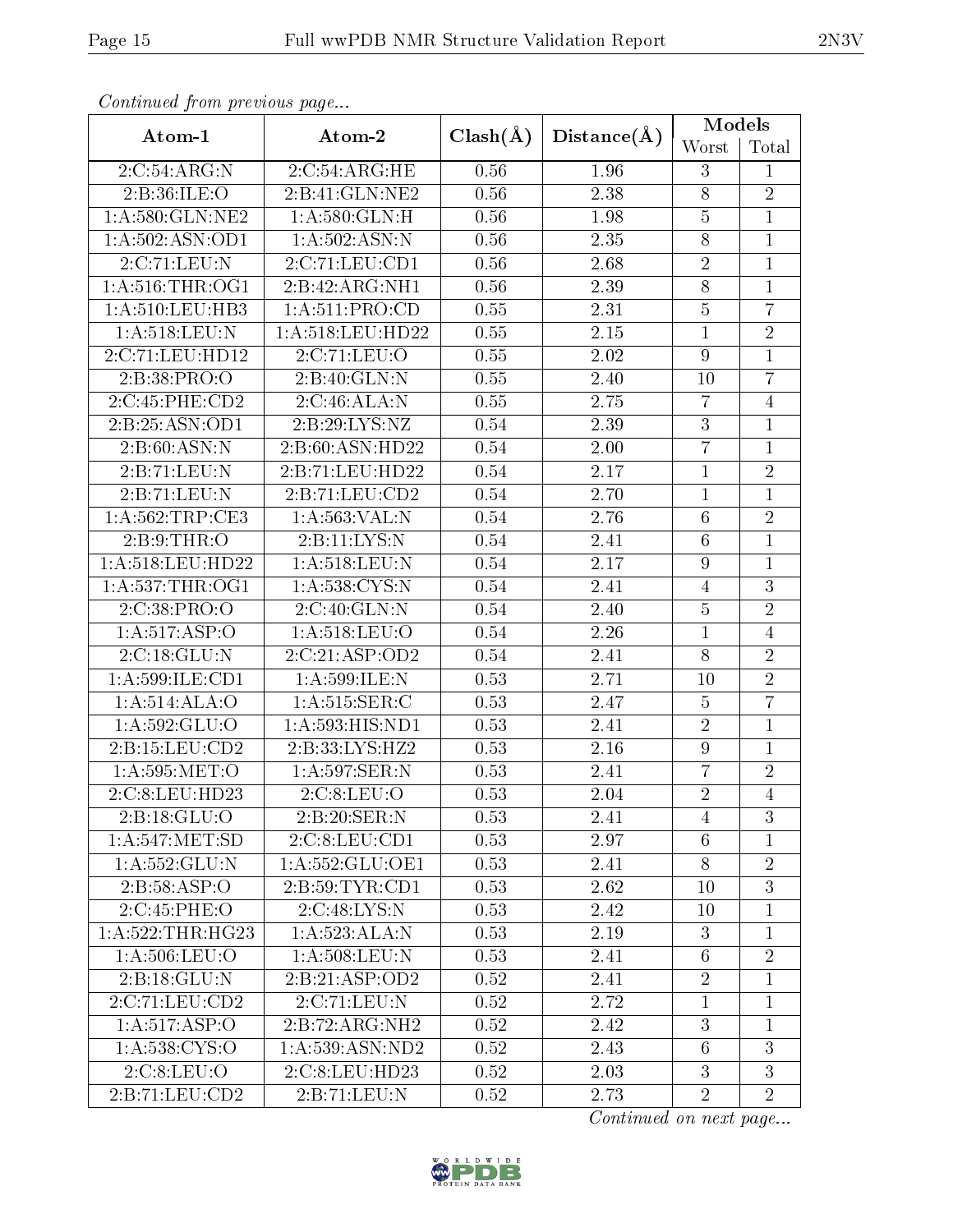| Atom-1                         | Atom-2               |                   |                   | Models           |                |  |
|--------------------------------|----------------------|-------------------|-------------------|------------------|----------------|--|
|                                |                      | $Clash(\AA)$      | Distance(A)       | Worst            | Total          |  |
| 1: A: 539: ASN: ND2            | 1: A:541: ASP:OD2    | 0.52              | 2.43              | $\overline{5}$   | 1              |  |
| 2:C:46:ALA:O                   | 2:C:48:LYS:N         | 0.52              | 2.43              | $\overline{4}$   | $\mathbf{1}$   |  |
| 2:B:43:LEU:HD12                | 2:B:43:LEU:N         | 0.51              | 2.20              | $\overline{7}$   | $\mathbf{1}$   |  |
| 1: A: 539: ASN: ND2            | 1: A:574:TYR:CE1     | $\overline{0.51}$ | $\overline{2.78}$ | $\overline{3}$   | $\mathbf{1}$   |  |
| 1:A:566:LEU:N                  | 1:A:566:LEU:HD12     | 0.51              | 2.18              | $\overline{5}$   | $\mathbf{1}$   |  |
| 2:C:21:ASP:N                   | 2:C:21:ASP:OD1       | 0.51              | 2.44              | 10               | $\mathbf{1}$   |  |
| 1:A:515:SER:OG                 | 1: A:516:THR:N       | 0.51              | 2.43              | $\bf 5$          | $\mathbf{1}$   |  |
| 2:C:4:PHE:CE2                  | 2:C:14:THR:OG1       | 0.51              | 2.60              | $\overline{4}$   | $\mathbf{1}$   |  |
| 1: A:562:TRP:CD2               | 1:A:563:VAL:N        | 0.50              | 2.79              | $\,6\,$          | $\overline{2}$ |  |
| 2:C:38:PRO:C                   | 2:C:40:GLN:N         | 0.50              | 2.65              | $\overline{5}$   | $\overline{2}$ |  |
| 2:C:71:LEU:N                   | 2:C:71:LEU:CD2       | 0.50              | 2.72              | $\overline{4}$   | $\mathbf{1}$   |  |
| 1:A:593:HIS:N                  | 1:A:593:HIS:ND1      | 0.50              | 2.59              | $\overline{4}$   | $\mathbf{1}$   |  |
| 1: A:510:LEU:HB3               | 1: A:511: PRO:HD3    | 0.50              | 1.83              | $\sqrt{2}$       | $\overline{4}$ |  |
| 2:C:73:LEU:HD12                | 2:C:73:LEU:N         | 0.50              | 2.21              | $\overline{3}$   | $\mathbf{1}$   |  |
| $2:B:25:A\overline{SN:ND2}$    | 2:B:29:LYS:HZ2       | 0.50              | 2.03              | $\mathbf{1}$     | $\overline{2}$ |  |
| 1:A:515:SER:O                  | 1: A:516:THR:OG1     | 0.50              | 2.21              | $\overline{7}$   | $\overline{7}$ |  |
| 2:C:18:GLU:H                   | 2:C:21:ASP:CG        | 0.50              | 2.09              | $\overline{4}$   | $\overline{5}$ |  |
| 2:B:40:GLN:N                   | 2:B:40:GLN:CD        |                   | 2.65              | $\boldsymbol{9}$ | $\mathbf{1}$   |  |
| 1: A:593:HIS:CG                | 1: A:593:HIS:O       | 0.50              | 2.64              | $\mathbf{1}$     | $\mathbf{1}$   |  |
| 2:C:45:PHE:C                   | 2:C:47:GLY:N         | 0.50              | 2.65              | $\overline{7}$   | $\overline{4}$ |  |
| 2:C:69:LEU:CD2                 | 2:C:69:LEU:C         | 0.50              | 2.80              | $\boldsymbol{9}$ | $\mathbf{1}$   |  |
| 1: A: 552: GLU: OE2            | 2:C:72:ARG:NH1       | 0.50              | 2.45              | $\overline{2}$   | $\mathbf{1}$   |  |
| 2: B:60: ASN:N                 | 2:B:60:ASN:OD1       | 0.50              | $\overline{2}.45$ | $\overline{4}$   | $\mathbf{1}$   |  |
| 2: B:60: ASN:O                 | 2:B:60:ASN:ND2       | 0.50              | 2.45              | $\boldsymbol{9}$ | $\mathbf{1}$   |  |
| 2:C:60:ASN:O                   | 2:C:62:GLN:NE2       | 0.50              | 2.44              | $\overline{4}$   | $\mathbf{1}$   |  |
| 2.C.69:LEU.C                   | 2:C:69:LEU:CD2       | 0.49              | 2.80              | $\mathbf{1}$     | $\overline{2}$ |  |
| 1: A: 507: GLY: O              | 2:B:68:HIS:CD2       | 0.49              | 2.65              | $\,6\,$          | $\mathbf{1}$   |  |
| 2:B:42:ARG:NE                  | 2:B:49:GLN:OE1       | 0.49              | 2.45              | $\boldsymbol{9}$ | $\overline{2}$ |  |
| 2:C:71:LEU:O                   | 2:C:71:LEU:HD12      | 0.49              | 2.06              | 3                | $\overline{2}$ |  |
| 2:C:45:PHE:O                   | 2:C:46:ALA:C         | 0.49              | 2.51              | $\overline{3}$   | $\overline{2}$ |  |
| 2:C:52:ASP:N                   | 2:C:52:ASP:OD1       | 0.49              | 2.45              | $9\phantom{.}$   | $\overline{4}$ |  |
| 2: B: 15: LEU: HD12            | 2: B: 15: LEU: N     | 0.49              | 2.22              | 10               | $\overline{2}$ |  |
| 2:C:15:LEU:N                   | 2:C:15:LEU:HD12      | 0.49              | 2.22              | 8                | $\mathbf{1}$   |  |
| 2:C:55:THR:OG1                 | 2:C:57:SER:OG        | 0.49              | 2.29              | $\sqrt{2}$       | $\overline{2}$ |  |
| 1:A:585:LEU:N                  | 1: A: 585: LEU: HD12 | 0.49              | 2.23              | 4                | $\mathbf 1$    |  |
| 1: A: 575: MET: SD             | 1: A: 575: MET:O     | 0.49              | 2.70              | $\boldsymbol{9}$ | $\mathbf{1}$   |  |
| 1: A:507: GLY:O                | 2: B:68: HIS: NE2    | 0.49              | 2.46              | $6\,$            | $\mathbf{1}$   |  |
| 2:B:43:LEU:CD1                 | 2:B:43:LEU:N         | 0.49              | 2.75              | $\overline{7}$   | $\mathbf{1}$   |  |
| 2:B:18:GLU:H                   | 2:B:21:ASP:CG        | 0.49              | 2.11              | 9                | 4              |  |
| 2:B:40:GLN:CD                  | 2:B:40:GLN:N         | 0.49              | 2.66              | $8\,$            | $\mathbf{1}$   |  |
| 2:C:54:ARG:CA<br>2:C:54:ARG:NE |                      | 0.49              | 2.75              | 3                | $\mathbf{1}$   |  |

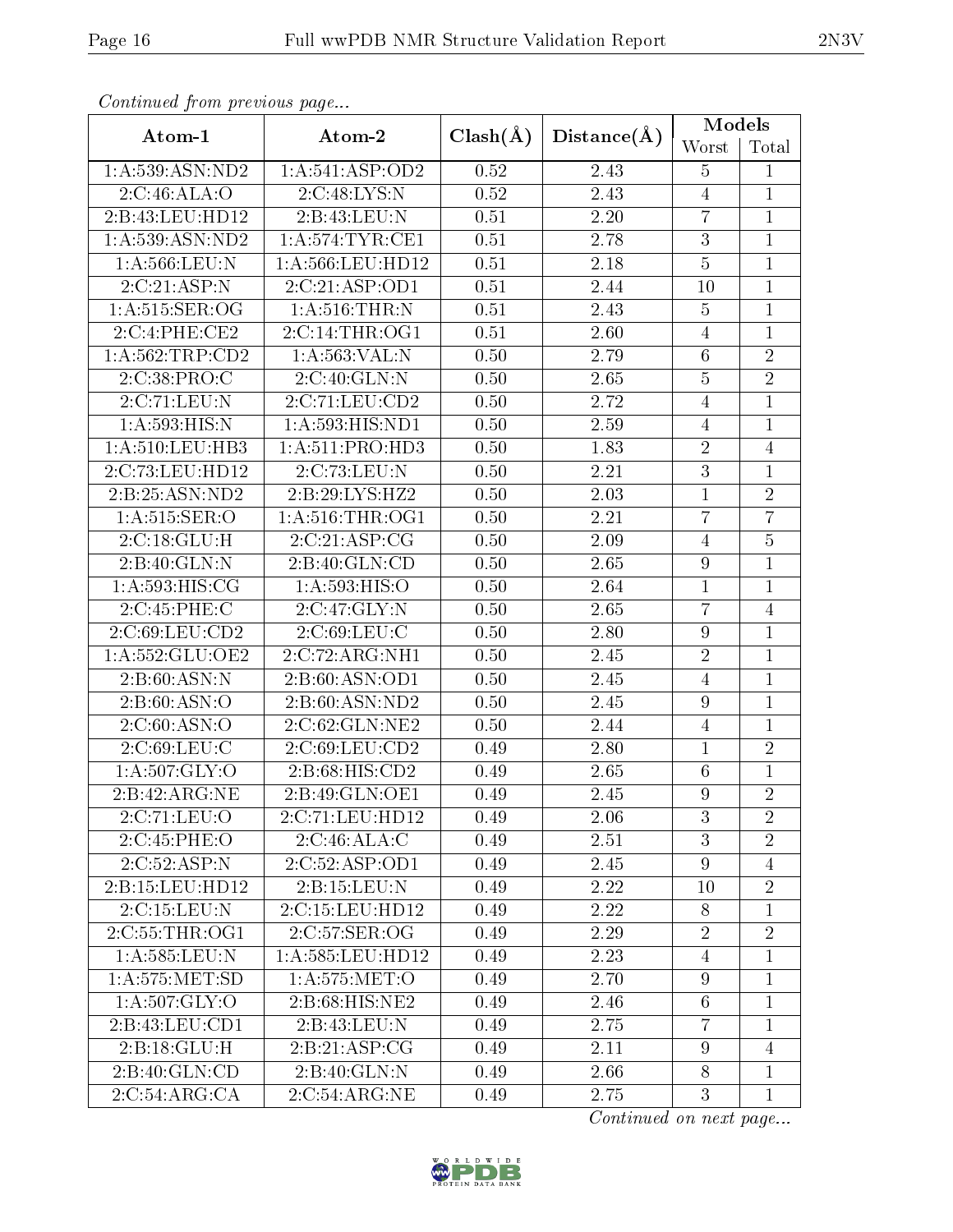| onning on from provided page   |                                                          |              |             | Models           |                 |  |
|--------------------------------|----------------------------------------------------------|--------------|-------------|------------------|-----------------|--|
| Atom-1                         | Atom-2                                                   | $Clash(\AA)$ | Distance(A) |                  | Total           |  |
| 2:B:32:ASP:N                   | 2:B:32:ASP:OD1                                           | 0.49         | 2.46        | 6                | $\mathbf{1}$    |  |
| 2:B:38:PRO:C                   | 2:B:40:GLN:N                                             | 0.49         | 2.64        | 10               | $\overline{7}$  |  |
| 1: A: 506: LEU: N              | 1:A:506:LEU:HD12                                         | 0.49         | 2.23        | $\overline{2}$   | $\overline{2}$  |  |
| 1: A: 552: GLU: N              | 1: A: 552: GLU: CD                                       | 0.49         | 2.66        | $\overline{3}$   | $\mathbf{1}$    |  |
| 2:B:25:ASN:ND2                 | 2:B:29:LYS:HZ3                                           | 0.49         | 2.05        | $\boldsymbol{6}$ | $\sqrt{2}$      |  |
| 2:C:48:LYS:CD                  | 2:C:49:GLN:H                                             | 0.49         | $2.20\,$    | 8                | $\mathbf{1}$    |  |
| 2:B:69:LEU:CD2                 | 2:B:69:LEU:C                                             | 0.48         | 2.79        | $\bf 5$          | $\mathbf{1}$    |  |
| 1:A:535:VAL:HG13               | $1:$ A:536:GLY:N                                         | 0.48         | 2.23        | $\overline{4}$   | $\overline{4}$  |  |
| 2:C:18:GLU:O                   | 2:C:21:ASP:N                                             | 0.48         | 2.46        | $\bf 5$          | $\overline{3}$  |  |
| 2:B:48:LYS:NZ                  | 2:C:75:GLY:O                                             | 0.48         | 2.47        | $\overline{3}$   | $\overline{2}$  |  |
| 2:B:52:ASP:N                   | 2: B:52: ASP:OD1                                         | 0.48         | 2.44        | $\overline{5}$   | $\overline{3}$  |  |
| 1: A:595:MET:C                 | 1:A:597:SER:N                                            | 0.48         | 2.65        | $\overline{7}$   | $\overline{2}$  |  |
| 1: A:515: SER:OG               | 1: A:518:LEU:CD2                                         | 0.48         | 2.61        | $8\,$            | $\mathbf{1}$    |  |
| 2:B:17:VAL:HG21                | 2:B:56:LEU:CD1                                           | 0.48         | 2.39        | $\overline{7}$   | $\overline{3}$  |  |
| 2:C:1:MET:N                    | 2:C:17:VAL:O                                             | 0.48         | 2.37        | $\boldsymbol{9}$ | $6\phantom{.}6$ |  |
| 1: A:515: SER:OG               | 1: A:518:LEU:HD12                                        | 0.48         | 2.07        | $\overline{3}$   | $\mathbf{1}$    |  |
| 1: A:518: LEU:O                | 1:A:519:PRO:O                                            | 0.48         | 2.32        | $\overline{7}$   | $\mathbf{1}$    |  |
| 1: A: 552: GLU:O               | 1: A: 553: ARG: C                                        | 0.48         | 2.52        | $\overline{7}$   | $\overline{1}$  |  |
| $1: A:593: \overline{HIS:ND1}$ | 1:A:593:HIS:N                                            | 0.48         | $2.58\,$    | $8\,$            | $\overline{2}$  |  |
| 2:C:16:GLU:N                   | 2:C:16:GLU:CD                                            | 0.48         | 2.67        | $\mathbf{1}$     | $\mathbf{1}$    |  |
| 2:C:71:LEU:O                   | 2:C:73:LEU:N                                             | 0.48         | 2.46        | $\,6$            | $\overline{1}$  |  |
| 2:B:70:VAL:CC                  | 2:B:71:LEU:HD12                                          | 0.48         | 2.29        | $\overline{4}$   | $\overline{1}$  |  |
| 2:B:69:LEU:HD23                | 2:B:70:VAL:N                                             | 0.48         | 2.24        | $\bf 5$          | $\mathbf{1}$    |  |
| 1:A:550:PHE:CE1                | 1:A:566:LEU:HD21                                         | 0.48         | 2.43        | 10               | $\overline{2}$  |  |
| 1:A:512:ILE:HG22               | 1: A:512: ILE: O                                         | 0.48         | 2.09        | $\overline{7}$   | $\overline{2}$  |  |
| 1: A:548: ASP:CG               | 2:C:72:ARG:O                                             | 0.47         | 2.53        | $\overline{7}$   | $\overline{2}$  |  |
| 1: A:540: GLY:O                | 1: A:543:THR:N                                           | 0.47         | 2.48        | $\,6$            | $\mathbf{1}$    |  |
| 2:B:42:ARG:NE                  | 2:B:49:GLN:CD                                            | 0.47         | 2.67        | $6\phantom{.}6$  | $\overline{1}$  |  |
| 1: A: 553: ARG: NH1            | 1: A:562:TRP: CZ3                                        | 0.47         | 2.82        | $\overline{2}$   | 1               |  |
| 1: A:528:LEU:O                 | 1:A:528:LEU:HD23                                         | 0.47         | 2.09        | 10               | $\mathbf{1}$    |  |
| 2: B:50: LEU:CD2               | 2: B:59: TYR:CD2                                         | 0.47         | 2.98        | $\boldsymbol{3}$ | $\mathbf{1}$    |  |
| 2:C:46:ALA:C                   | 2:C:48:LYS:N                                             | 0.47         | 2.67        | $\overline{4}$   | $\mathbf{1}$    |  |
| 1:A:497:PHE:C                  | $1: A:499 \cdot \overline{\text{GLY:N}}$                 | 0.47         | 2.67        | 10               | 4               |  |
| 1:A:592:GLU:CD                 | 1: A:592: GLU:H                                          | 0.47         | 2.13        | 8                | $\mathbf{1}$    |  |
| 1: A:510:LEU:N                 | 1: A:511: PRO:HD2                                        | 0.47         | 2.24        | $\overline{4}$   | 8               |  |
| 1: A:515: SER:OG               | 1: A:518:LEU:CD1                                         | 0.47         | 2.62        | 3                | $\mathbf{1}$    |  |
| 2:B:1:MET:N                    | $2:B:17:\overline{VAL:O}$                                | 0.47         | 2.37        | $\overline{9}$   | $\mathbf{1}$    |  |
| 1:A:551:LEU:HD12               | $1: A:551:\overline{\textrm{LEU}}:\overline{\textrm{N}}$ | 0.47         | 2.23        | 8                | $\mathbf{1}$    |  |
| 1: A:596:THR:O                 | 1:A:599:ILE:N                                            | 0.47         | 2.48        | 10               | $\overline{2}$  |  |
| 2: B:45: PHE:O                 | 2:B:48:LYS:N                                             | 0.47         | 2.48        | $\overline{7}$   | $\overline{2}$  |  |
| 2:B:42:ARG:HE                  | 2:B:49:GLN:CD                                            |              | 2.14        | $6\phantom{.}6$  | $\mathbf{1}$    |  |

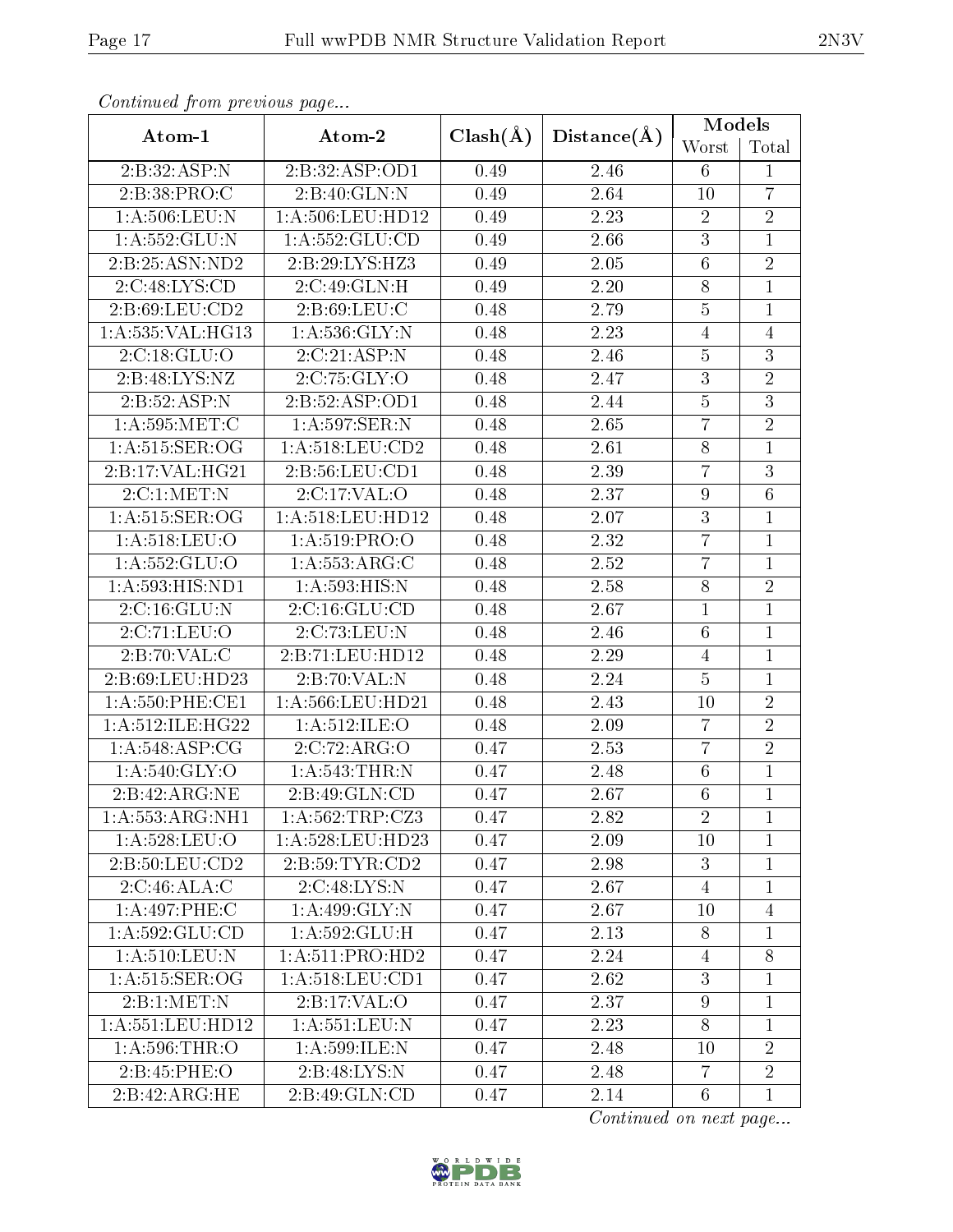| onning on proctowe page |                            |              |             | Models          |                |  |
|-------------------------|----------------------------|--------------|-------------|-----------------|----------------|--|
| Atom-1                  | Atom-2                     | $Clash(\AA)$ | Distance(A) |                 | Total          |  |
| 2:B:15:LEU:N            | 2:B:15:LEU:HD12            | 0.47         | 2.24        | $\overline{7}$  | $\mathbf{1}$   |  |
| 1: A:596:THR:O          | 1: A:597: SER: C           | 0.47         | 2.53        | 10              | $\mathbf{1}$   |  |
| 2:C:51:GLU:N            | 2:C:51:GLU:CD              | 0.47         | 2.68        | $8\,$           | $\overline{1}$ |  |
| 2:B:48:LYS:CB           | 2:B:48:LYS:NZ              | 0.47         | 2.78        | $\overline{4}$  | $\mathbf{1}$   |  |
| 2:B:71:LEU:N            | 2:B:71:LEU:HD12            | 0.47         | 2.25        | $\sqrt{6}$      | $\mathbf{1}$   |  |
| 2:B:49:GLN:NE2          | 2: B:50: LEU:O             | 0.47         | 2.47        | 10              | $\mathbf{1}$   |  |
| 2:B:18:GLU:O            | 2:B:21:ASP:N               | 0.46         | 2.46        | $6\phantom{.}6$ | $\overline{4}$ |  |
| 2:B:42:ARG:CZ           | 2:B:49:GLN:OE1             | 0.46         | 2.63        | $\bf 5$         | $\mathbf{1}$   |  |
| 1:A:510:LEU:O           | 1:A:514:ALA:CB             | 0.46         | 2.63        | 10              | $\mathbf{1}$   |  |
| 2:C:16:GLU:CD           | 2:C:16:GLU:N               | 0.46         | 2.69        | 10              | $\mathbf{1}$   |  |
| 2: B: 53: GLY: O        | 2:B:54:ARG:O               | 0.46         | 2.32        | $6\phantom{.}6$ | $\overline{8}$ |  |
| 1:A:496:ALA:O           | 1:A:498:ALA:N              | 0.46         | 2.49        | $\sqrt{2}$      | $\mathbf{1}$   |  |
| 2:B:48:LYS:NZ           | 2:C:75:GLY:C               | 0.46         | 2.69        | $\overline{2}$  | $\overline{2}$ |  |
| 1: A:593:HIS:O          | 1: A:595: MET:SD           | 0.46         | 2.74        | 10              | $\mathbf{1}$   |  |
| 1:A:497:PHE:C           | 1:A:499:GLY:H              | 0.46         | 2.14        | $\overline{7}$  | 3              |  |
| 1: A:566:LEU:CD1        | 1: A:566:LEU: N            | 0.46         | 2.78        | $\bf 5$         | $\mathbf{1}$   |  |
| 1:A:512:ILE:O           | 1:A:512:ILE:HG22           | 0.46         | 2.11        | $\overline{3}$  | $\overline{2}$ |  |
| 1: A: 551: LEU: N       | 1: A: 551: LEU: HD12       | 0.46         | 2.25        | $\overline{7}$  | $\overline{2}$ |  |
| 2:C:38:PRO:C            | 2:C:40:GLN:H               | 0.46         | 2.14        | $\mathbf{1}$    | $\overline{5}$ |  |
| 1:A:591:ILE:O           | 1: A: 592: GLU:O           | 0.46         | 2.33        | $\mathbf{3}$    | $\overline{4}$ |  |
| 1: A:548: ASP:OD1       | 2:C:42:ARG:NH2             | 0.45         | 2.49        | 8               | $\mathbf{1}$   |  |
| 2:B:22:THR:OG1          | 2:B:24:GLU:CG              | 0.45         | 2.64        | $\overline{9}$  | $\overline{1}$ |  |
| 1:A:537:THR:HG23        | 1:A:537:THR:O              | 0.45         | 2.11        | $\mathbf{1}$    | $\mathbf{1}$   |  |
| 1:A:550:PHE:CE1         | 1: A: 553: ARG: NH1        | 0.45         | 2.84        | $\mathbf{1}$    | $\overline{1}$ |  |
| 2:C:53:GLY:O            | 2:C:54:ARG:O               | 0.45         | 2.32        | $\sqrt{2}$      | $\overline{7}$ |  |
| 2: B:58: ASP:C          | 2:B:59:TYR:CD1             | 0.45         | 2.90        | $\overline{7}$  | $\overline{3}$ |  |
| 1:A:565:PHE:O           | 1:A:568:LEU:N              | 0.45         | 2.48        | $\,6$           | $\mathbf{1}$   |  |
| 1: A:515: SER: C        | 2:B:42:ARG:HH12            | 0.45         | 2.14        | $\overline{8}$  | $\overline{1}$ |  |
| 1: A:510:LEU:HD11       | 1: A:545: SER:OG           | 0.45         | 2.11        | 10              | $\mathbf{1}$   |  |
| 1:A:592:GLU:O           | 1: A:593: HIS: CG          | 0.45         | 2.69        | $\overline{2}$  | $\mathbf{1}$   |  |
| 1:A:590:ALA:O           | 2:C:47:GLY:O               | 0.45         | 2.33        | $\overline{4}$  | $\mathbf{1}$   |  |
| 1: A:506:LEU:C          | 1: A:508:LEU:N             | 0.45         | 2.66        | $6\phantom{.}6$ | $\overline{2}$ |  |
| $1: A:565:$ PHE:O       | $1: A: 568: \text{LEU:CB}$ | 0.45         | 2.64        | $6\phantom{.}6$ | $\mathbf{1}$   |  |
| 1: A: 575: MET: SD      | 1: A: 575: MET: C          | 0.45         | 2.95        | 9               | $\mathbf{1}$   |  |
| 1: A: 537: THR:O        | 1: A: 537:THR: HG23        | 0.45         | 2.12        | $\sqrt{2}$      | $\mathbf{1}$   |  |
| 2:C:63:LYS:NZ           | 2:C:63:LYS:CB              | 0.45         | 2.80        | $\overline{5}$  | $\mathbf{1}$   |  |
| 2:C:73:LEU:O            | 2:C:74:ARG:C               | 0.45         | 2.55        | $\sqrt{6}$      | $\mathbf{1}$   |  |
| 1:A:549:ASN:HD22        | 1:A:549:ASN:C              | 0.45         | 2.15        | $\overline{7}$  | $\mathbf{1}$   |  |
| 2:B:25:ASN:C            | 2:B:25:ASN:HD22            | 0.45         | 2.15        | $\mathbf{1}$    | $\mathbf{1}$   |  |
| 1:A:504:GLU:OE2         | 2: B:6: LYS: NZ            | 0.45         | 2.50        | $\overline{5}$  | $\mathbf 1$    |  |
| 1:A:517:ASP:C           | 1:A:518:LEU:HD22           |              | 2.32        | 8               | $\mathbf{1}$   |  |

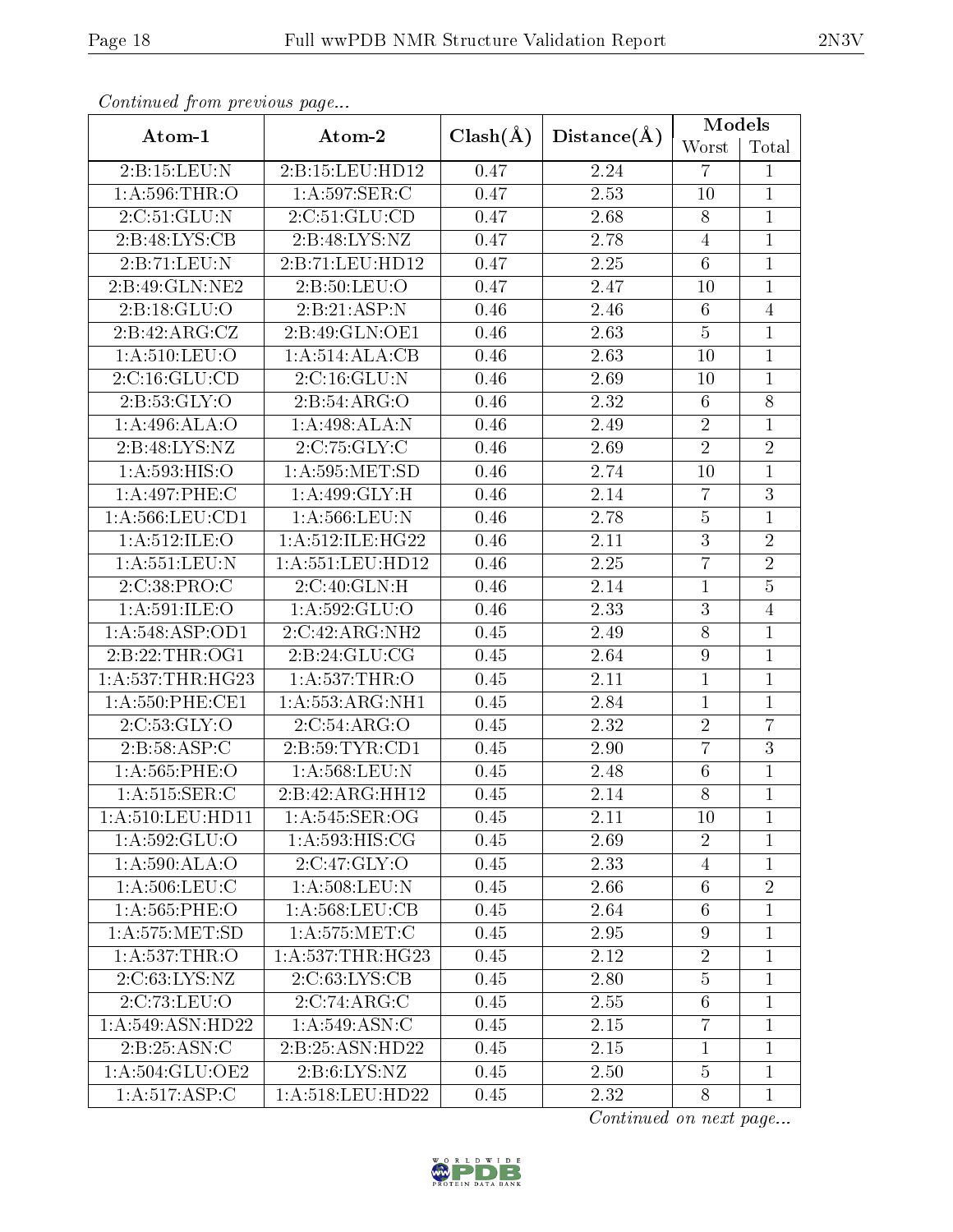|                     |                    |              | Models      |                  |                |
|---------------------|--------------------|--------------|-------------|------------------|----------------|
| Atom-1              | Atom-2             | $Clash(\AA)$ | Distance(A) | Worst            | Total          |
| 2:C:20:SER:O        | 2:C:21:ASP:C       | 0.45         | 2.53        | 10               | $\overline{2}$ |
| 2:B:38:PRO:O        | 2:B:41:GLN:N       | 0.45         | 2.50        | $10\,$           | $\mathbf{1}$   |
| 1: A:523:ALA:O      | 1:A:524:ALA:C      | 0.45         | 2.55        | 3                | $\mathbf{1}$   |
| 2:B:45:PHE:O        | 2:B:46:ALA:HB3     | 0.45         | 2.12        | $\overline{4}$   | $\mathbf{1}$   |
| 1:A:496:ALA:C       | 1:A:498:ALA:N      | 0.45         | 2.71        | $\sqrt{2}$       | $\mathbf{1}$   |
| 1: A:526: ALA:O     | 1:A:528:LEU:N      | 0.45         | 2.50        | $\overline{3}$   | $\mathbf{1}$   |
| 1:A:532:HIS:ND1     | 1: A: 532: HIS:C   | 0.45         | 2.70        | $\overline{4}$   | $\mathbf{1}$   |
| 2:B:22:THR:O        | 2:B:25:ASN:N       | 0.45         | 2.50        | $\overline{7}$   | 3              |
| 1:A:532:HIS:HD1     | 1:A:532:HIS:C      | 0.45         | 2.15        | $\overline{4}$   | $\mathbf{1}$   |
| 2:B:18:GLU:C        | 2:B:20:SER:N       | 0.45         | 2.70        | $\overline{4}$   | $\mathbf{1}$   |
| 2:C:18:GLU:CB       | 2:C:19:PRO:CD      | 0.45         | 2.95        | $\overline{7}$   | 3              |
| 1:A:550:PHE:CZ      | 1:A:553:ARG:NH1    | 0.45         | 2.85        | $\,1$            | $\mathbf 1$    |
| 2:B:20:SER:O        | 2:B:21:ASP:C       | 0.45         | 2.55        | $\sqrt{2}$       | $\mathbf{1}$   |
| 2:C:62:GLN:CD       | 2:C:62:GLN:H       | 0.45         | 2.14        | $\overline{4}$   | $\overline{1}$ |
| 1:A:530:LEU:HD23    | 1:A:530:LEU:C      | 0.45         | 2.31        | $\bf 5$          | $\overline{2}$ |
| 1:A:495:ILE:HG22    | 1:A:495:ILE:O      | 0.44         | 2.12        | $\overline{6}$   | $\overline{3}$ |
| 1: A:569: ALA:O     | 1:A:571:GLY:N      | 0.44         | 2.50        | $\,6\,$          | $\overline{3}$ |
| 2:C:50:LEU:CD2      | 2:C:59:TYR:CD2     | 0.44         | 3.00        | $\overline{2}$   | $\mathbf{1}$   |
| 1: A:545: SER:OG    | 1:A:546:ILE:N      | 0.44         | 2.49        | $\overline{3}$   | $\mathbf{1}$   |
| 1: A:587:THR:O      | 1: A:590:ALA:N     | 0.44         | 2.50        | $10\,$           | $\overline{5}$ |
| 1:A:520:ILE:HG22    | 1: A:520: ILE: O   | 0.44         | 2.11        | $\sqrt{2}$       | $\mathbf{1}$   |
| 1:A:536:GLY:O       | 1:A:537:THR:O      | 0.44         | 2.34        | $\overline{3}$   | $\mathbf{1}$   |
| 2:B:18:GLU:C        | 2:B:20:SER:H       | 0.44         | 2.15        | $\overline{4}$   | $\mathbf{1}$   |
| 1:A:568:LEU:O       | 1:A:571:GLY:N      | 0.44         | 2.50        | 10               | $\mathbf{1}$   |
| 2:C:15:LEU:N        | 2: C: 15: LEU: CD1 | 0.44         | 2.81        | $8\,$            | $\mathbf{1}$   |
| 1: A: 535: VAL: CG1 | 1: A: 536: GLY:N   | 0.44         | 2.81        | $\overline{4}$   | $\overline{2}$ |
| 1:A:528:LEU:HD23    | 1:A:528:LEU:O      | 0.44         | 2.13        | $\overline{3}$   | $\mathbf{1}$   |
| 2:B:58:ASP:OD1      | 2:B:58:ASP:N       | 0.44         | 2.51        | $\overline{9}$   | $\mathbf{1}$   |
| 1: A:511: PRO:C     | 1: A:513:ALA:N     | 0.44         | 2.70        | 7                | 3              |
| 1:A:551:LEU:C       | 1: A: 553: ARG: N  | 0.44         | 2.71        | 1                | 1              |
| 1: A:561:ASP:O      | 1: A:561: ASP:OD1  | 0.44         | 2.36        | $\bf 5$          | $\mathbf{1}$   |
| 2:C:73:LEU:O        | 2:C:74:ARG:O       | 0.44         | 2.36        | $6\phantom{.}6$  | 3              |
| 2:C:31:GLN:OE1      | 2:C:36:ILE:O       | 0.44         | 2.35        | $\boldsymbol{9}$ | $\mathbf{1}$   |
| 1: A:571: GLY: C    | 1: A:573:LEU:N     | 0.44         | 2.71        | 10               | 3              |
| 2:B:4:PHE:CE1       | 2:B:14:THR:OG1     | 0.44         | 2.71        | $\overline{3}$   | $\mathbf{1}$   |
| 1:A:544:THR:O       | 1: A:548: ASP:OD1  | 0.44         | 2.36        | $\overline{4}$   | $\mathbf{1}$   |
| 2:B:15:LEU:CD1      | 2:B:15:LEU:N       | 0.44         | 2.81        | 4                | $\mathbf{1}$   |
| 1: A:520: ILE:O     | 1: A:521: GLU:O    | 0.44         | 2.35        | 7                | 1              |
| 2: B: 22: THR:O     | 2:B:23:ILE:C       | 0.44         | 2.56        | $\overline{7}$   | $\mathbf{1}$   |
| 1:A:497:PHE:O       | 1:A:499:GLY:N      | 0.44         | 2.50        | 10               | $\mathbf{1}$   |
| 1:A:533:VAL:C       | 1: A: 535: VAL:H   | 0.43         | 2.16        | $\overline{2}$   | 3              |

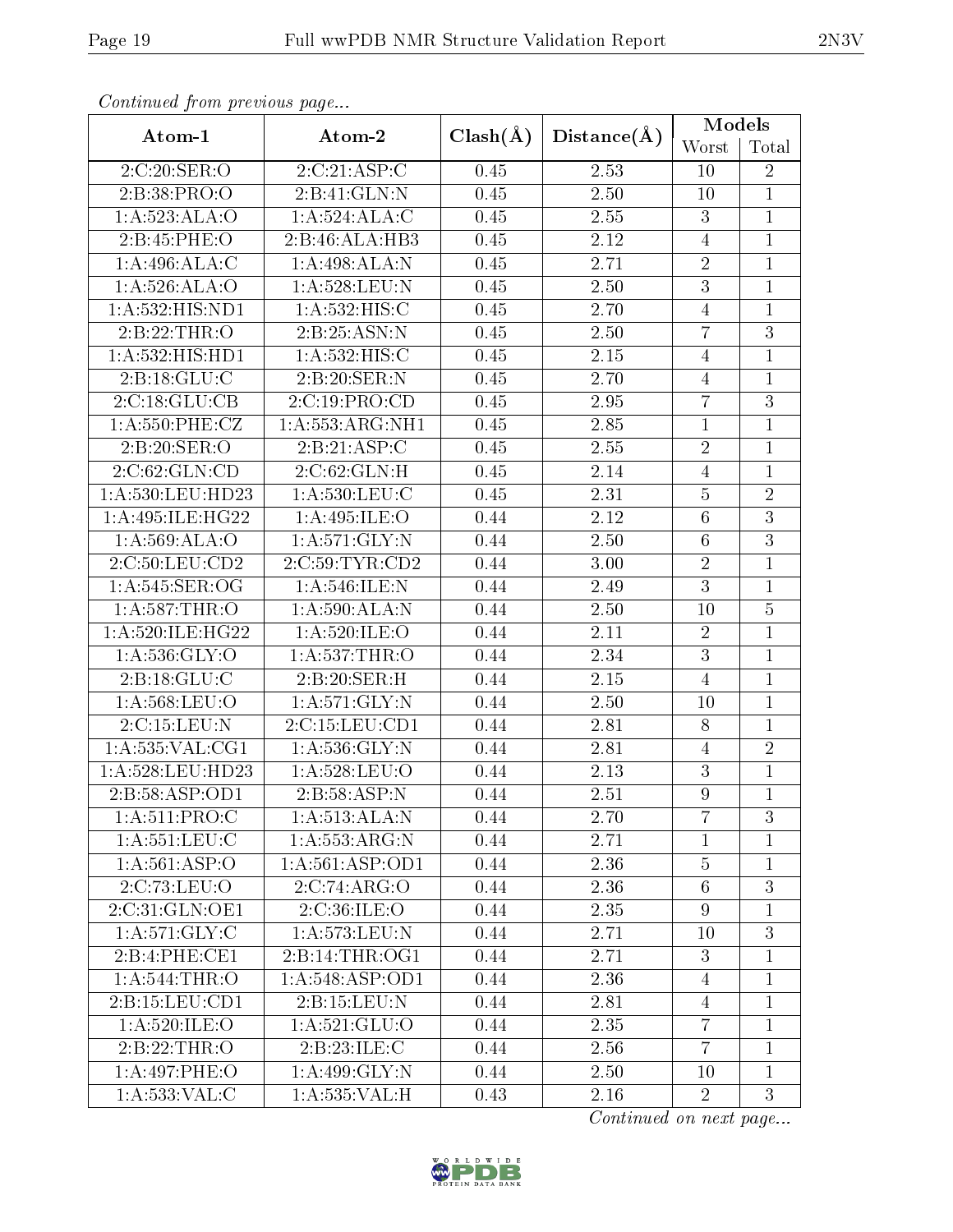| Continuum from protious page |                                |              |             | Models          |                  |  |
|------------------------------|--------------------------------|--------------|-------------|-----------------|------------------|--|
| Atom-1                       | Atom-2                         | $Clash(\AA)$ | Distance(A) | Worst           | Total            |  |
| 1:A:549:ASN:O                | 1:A:553:ARG:N                  | 0.43         | 2.48        | 3               | $\mathbf{1}$     |  |
| 1:A:563:VAL:HG13             | 1:A:564:ARG:N                  | 0.43         | 2.28        | $6\,$           | $\mathbf{1}$     |  |
| 2:C:27:LYS:NZ                | 2:C:41:GLN:O                   | 0.43         | 2.43        | 10              | $\mathbf{1}$     |  |
| 1: A:511: PRO:C              | 1: A:513:ALA:H                 | 0.43         | 2.17        | $\overline{7}$  | $\mathbf{1}$     |  |
| 1: A:515: SER:OG             | 1:A:518:LEU:HD23               | 0.43         | 2.13        | $8\,$           | $\mathbf{1}$     |  |
| $1:$ A:592:GLU:CD            | $1: A: 592: \overline{GLU: N}$ | 0.43         | 2.72        | 10              | $\mathbf 1$      |  |
| 1:A:531:ALA:O                | 1:A:535:VAL:N                  | 0.43         | 2.51        | $\overline{4}$  | $\overline{5}$   |  |
| 1:A:553:ARG:HH12             | 1: A:595: MET:CG               | 0.43         | 2.26        | $\overline{4}$  | $\mathbf{1}$     |  |
| 2:B:71:LEU:O                 | 2:B:72:ARG:CB                  | 0.43         | 2.64        | $\overline{5}$  | $\overline{1}$   |  |
| 1:A:568:LEU:HD23             | 1: A: 568: LEU: C              | 0.43         | 2.34        | $\,6\,$         | $\mathbf 1$      |  |
| 2:B:25:ASN:O                 | 2:B:28:ALA:HB3                 | 0.43         | 2.13        | $\overline{7}$  | $\mathbf{1}$     |  |
| 2:C:60:ASN:O                 | 2:C:60:ASN:OD1                 | 0.43         | 2.36        | $\overline{7}$  | $\mathbf{1}$     |  |
| 1: A: 562: TRP:O             | 1:A:564:ARG:N                  | 0.43         | 2.51        | 3               | $\overline{1}$   |  |
| 2:B:31:GLN:O                 | 2:B:31:GLN:OE1                 | 0.43         | 2.37        | $\overline{4}$  | $\mathbf{1}$     |  |
| 1:A:569:ALA:C                | 1:A:571:GLY:N                  | 0.43         | 2.72        | $6\,$           | $\overline{4}$   |  |
| 1: A:548: ASP:O              | 1: A: 552: GLU: OE2            | 0.43         | 2.37        | $8\,$           | $\mathbf{1}$     |  |
| 1: A:499: GLY:O              | 1: A:500: SER:OG               | 0.43         | 2.36        | $\mathbf{1}$    | $\mathbf{1}$     |  |
| 1: A:502: ASN: CG            | 1:A:503:ASP:H                  | 0.43         | 2.17        | $\sqrt{2}$      | $\overline{1}$   |  |
| 2:B:57:SER:C                 | 2: B:59: TYR:H                 | 0.43         | 2.17        | 10              | $\overline{2}$   |  |
| 1:A:529:ALA:O                | 1:A:533:VAL:HG23               | 0.43         | 2.14        | $\mathbf{1}$    | $\mathbf{1}$     |  |
| 2:C:25:ASN:ND2               | 2:C:29:LYS:HZ3                 | 0.43         | 2.12        | $\bf 5$         | $\mathbf{1}$     |  |
| 1: A: 563: VAL: O            | 1:A:563:VAL:HG22               | 0.43         | 2.13        | $8\,$           | $\mathbf{1}$     |  |
| 1:A:522:THR:O                | 1:A:524:ALA:N                  | 0.43         | 2.52        | $\overline{2}$  | $\overline{2}$   |  |
| 1: A: 562: TRP: C            | 1: A:564:ARG:N                 | 0.43         | 2.71        | 3               | $\mathbf{1}$     |  |
| 2:B:55:THR:OG1               | 2:B:57:SER:OG                  | 0.43         | 2.36        | $\,6$           | $\mathbf{1}$     |  |
| 2:C:62:GLN:CD                | 2:C:62:GLN:N                   | 0.43         | 2.72        | $\overline{4}$  | $\mathbf{1}$     |  |
| 2:B:18:GLU:CB                | 2:B:19:PRO:CD                  | 0.43         | 2.97        | $8\,$           | $\sqrt{2}$       |  |
| 1:A:566:LEU:HD12             | 1: A: 566: LEU: N              | 0.43         | 2.27        | $\overline{6}$  | $\overline{2}$   |  |
| 1: A:526:ALA:C               | 1:A:528:LEU:N                  | 0.43         | 2.72        | 3               | 1                |  |
| 2:B:38:PRO:O                 | 2:B:39:ASP:C                   | 0.43         | 2.57        | 3               | $\overline{4}$   |  |
| 1: A:509:LEU:O               | 1: A:510:LEU:C                 | 0.43         | 2.57        | $8\,$           | $\boldsymbol{3}$ |  |
| $1: A:506:$ LEU: $CD2$       | 1: A: 530: LEU: HD22           | 0.43         | 2.43        | $9\phantom{.}$  | $\mathbf{1}$     |  |
| 2:B:7:THR:C                  | 2: B: 9: THR:H                 | 0.42         | 2.18        | $6\,$           | $\mathbf{1}$     |  |
| $2:C:7:THR:\overline{C}$     | 2:C:9:THR:H                    | 0.42         | 2.17        | $6\phantom{.}6$ | $\mathbf 1$      |  |
| 2:B:15:LEU:N                 | 2: B: 15: LEU: CD1             | 0.42         | 2.82        | 10              | $\mathbf{1}$     |  |
| $1: A:530:$ LEU:C            | 1: A: 530: LEU: HD23           | 0.42         | 2.35        | 3               | $\mathbf{1}$     |  |
| 2:B:14:THR:C                 | 2:B:15:LEU:HD12                | 0.42         | 2.34        | $\overline{4}$  | $\mathbf{1}$     |  |
| 1: A:606: CYS:O              | $1:A:607:ALA:H\overline{B2}$   | 0.42         | 2.14        | $\overline{5}$  | 1                |  |
| 2:B:60:ASN:ND2               | 2: B:60: ASN:N                 | 0.42         | 2.67        | $\overline{5}$  | $\mathbf{1}$     |  |
| 1:A:593:HIS:CD2              | 1:A:593:HIS:N                  | 0.42         | 2.87        | 10              | $\mathbf{1}$     |  |
| 1:A:532:HIS:O                | 1:A:532:HIS:ND1                |              | 2.51        | $\overline{4}$  | $\mathbf{1}$     |  |

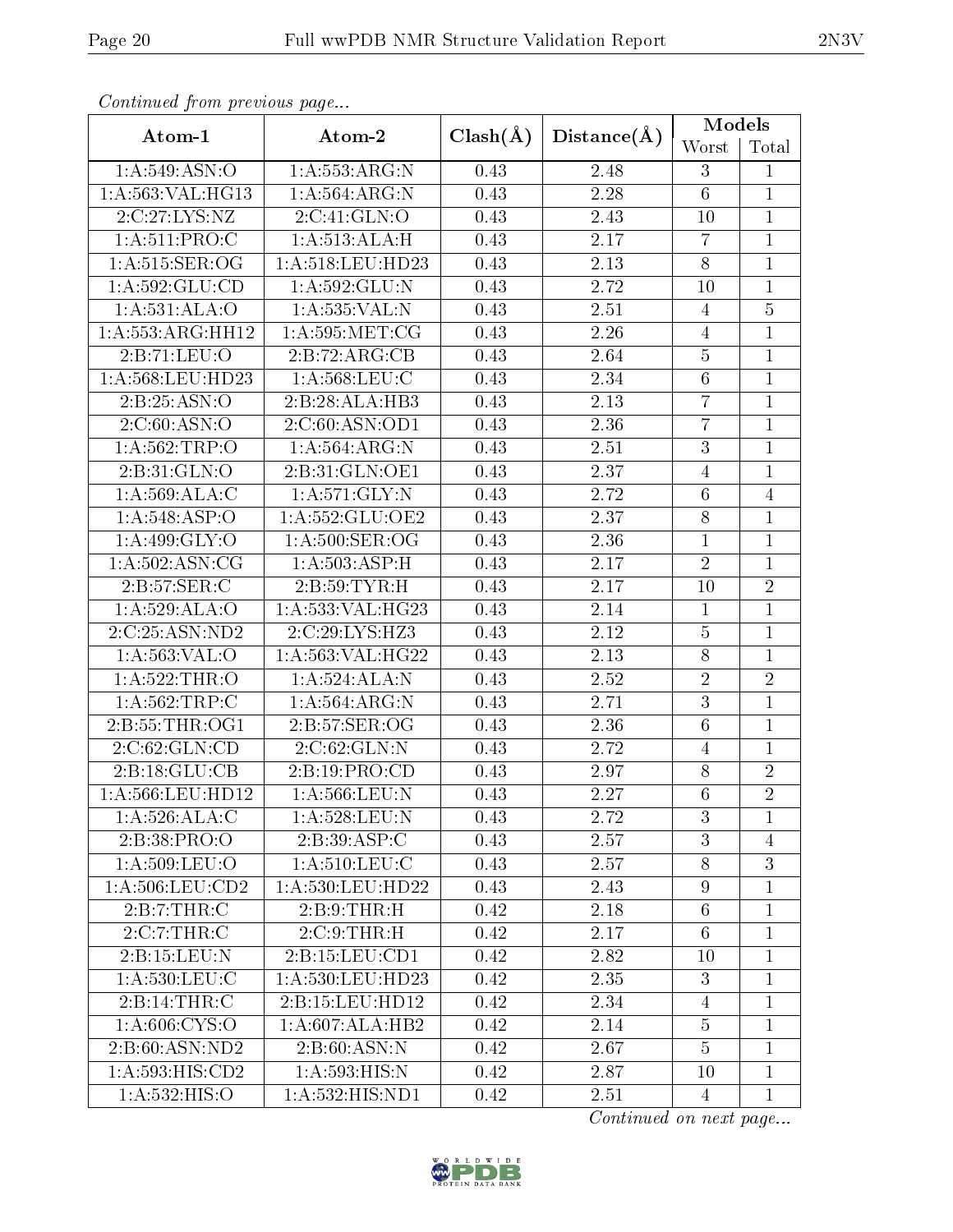|                     | Atom-2                     |              |                   | Models           |                |
|---------------------|----------------------------|--------------|-------------------|------------------|----------------|
| Atom-1              |                            | $Clash(\AA)$ | Distance(A)       | Worst            | Total          |
| 2:B:59:TYR:O        | 2: B:60: ASN: CG           | 0.42         | 2.58              | $8\,$            | $\mathbf{1}$   |
| 2:B:49:GLN:OE1      | 2:B:50:LEU:O               | 0.42         | $2.37\,$          | $\boldsymbol{3}$ | $\mathbf{1}$   |
| 1: A:515: SER:OG    | 1:A:518:LEU:HD11           | 0.42         | 2.15              | $\overline{4}$   | $\mathbf{1}$   |
| 2:C:25:ASN:ND2      | 2:C:29:LYS:HZ2             | 0.42         | 2.11              | $\mathbf{1}$     | $\mathbf{1}$   |
| 1: A:579: GLU:O     | 1:A:582:ASP:N              | 0.42         | 2.51              | $\bf 5$          | $\mathbf{1}$   |
| 2:B:4:PHE:CE2       | 2:B:14:THR:OG1             | 0.42         | 2.61              | $\overline{6}$   | $\overline{1}$ |
| 1:A:528:LEU:C       | 1:A:528:LEU:CD1            | 0.42         | 2.88              | $8\,$            | $\mathbf{1}$   |
| 2:B:21:ASP:OD1      | 2:B:21:ASP:N               | 0.42         | $2.52\,$          | $\overline{4}$   | $\mathbf{1}$   |
| 1:A:551:LEU:N       | 1: A: 551: LEU: CD1        | 0.42         | 2.82              | $\overline{7}$   | $\sqrt{2}$     |
| 1:A:553:ARG:NH1     | 1: A: 595: MET: SD         | 0.42         | $2.93\,$          | $\overline{4}$   | $\overline{1}$ |
| 1:A:587:THR:O       | 1:A:590:ALA:HB3            | 0.42         | $2.15\,$          | $\bf 5$          | $\mathbf{1}$   |
| 1:A:510:LEU:CD2     | 2:C:74:ARG:HE              | 0.42         | 2.28              | $\overline{7}$   | $\mathbf{1}$   |
| 1: A: 539: ASN: OD1 | 1: A: 539: ASN: O          | 0.42         | 2.38              | $\sqrt{3}$       | $\mathbf 1$    |
| 1: A:517: ASP:O     | 1: A:517: ASP:OD1          | 0.42         | 2.37              | $\overline{7}$   | $\mathbf{1}$   |
| 1:A:568:LEU:HD12    | 1:A:568:LEU:N              | 0.42         | 2.30              | $\boldsymbol{9}$ | $\mathbf{1}$   |
| 1: A:501:LYS:NZ     | 1: A: 537: THR: HG21       | 0.42         | 2.30              | $\overline{3}$   | $\mathbf{1}$   |
| 1: A:603: VAL:O     | 1: A:606: CYS:O            | 0.42         | 2.38              | $\overline{5}$   | $\mathbf 1$    |
| 2:C:22:THR:O        | 2:C:25:ASN:N               | 0.42         | 2.53              | $\overline{5}$   | $\mathbf{1}$   |
| 1: A: 551: LEU: CD1 | 1:A:551:LEU:N              | 0.42         | 2.83              | $\overline{8}$   | $\mathbf{1}$   |
| 2:C:31:GLN:OE1      | 2:C:36:ILE:C               | 0.42         | 2.58              | $\boldsymbol{9}$ | $\mathbf{1}$   |
| 1: A:568:LEU:C      | 1: A: 568: LEU: CD1        | 0.41         | 2.89              | $\sqrt{2}$       | $\mathbf{1}$   |
| 1: A:544:THR:O      | 1: A:548: ASP:OD2          | 0.41         | 2.38              | $\bf 5$          | $\mathfrak{Z}$ |
| 2:B:42:ARG:NE       | 2:B:72:ARG:O               | 0.41         | 2.53              | $\overline{3}$   | $\mathbf{1}$   |
| 2:B:58:ASP:O        | 2:B:59:TYR:CG              | 0.41         | 2.73              | $\overline{7}$   | $\mathbf{1}$   |
| 1: A: 515: SER: C   | 1: A:516:THR:OG1           | 0.41         | $\overline{2}.59$ | $8\,$            | $\overline{2}$ |
| 1: A: 538: CYS: C   | 1:A:539:ASN:ND2            | 0.41         | 2.73              | $\overline{8}$   | $\mathbf{1}$   |
| 1:A:510:LEU:O       | 1:A:514:ALA:HB3            | 0.41         | 2.15              | 10               | $\mathbf{1}$   |
| 1:A:600:GLU:OE2     | 1: A:600: GLU:O            | 0.41         | 2.38              | $\overline{4}$   | $\mathbf{1}$   |
| 2:B:17:VAL:HG21     | 2:B:56:LEU:HD13            | 0.41         | 1.92              | 4                | $\mathbf{1}$   |
| 1: A:528:LEU:C      | 1: A:528:LEU:HD23          | 0.41         | 2.35              | 6                | 1              |
| 1: A:543:THR:O      | 1: A:544:THR:C             | 0.41         | 2.59              | $8\,$            | $\overline{2}$ |
| 1: A:561: ASP:OD1   | 1: A:561:ASP:O             | 0.41         | 2.38              | $8\,$            | 1              |
| 2: B:40: GLN:O      | 2:B:41:GLN:CG              | 0.41         | 2.68              | $8\,$            | $\mathbf{1}$   |
| 1: A:549: ASN:ND2   | 1:A:549:ASN:O              | 0.41         | 2.52              | 3                | $\mathbf{1}$   |
| 2:B:71:LEU:N        | 2:B:71:LEU:CD1             | 0.41         | 2.84              | $6\phantom{.}6$  | $\mathbf{1}$   |
| 2:B:58:ASP:N        | 2:B:58:ASP:OD1             | 0.41         | 2.51              | $\overline{7}$   | 1              |
| 2:C:52:ASP:OD1      | 2:C:52:ASP:N               | 0.41         | 2.50              | $\mathbf{1}$     | $\mathbf{1}$   |
| 2:C:59:TYR:O        | $2:C:60:AS\overline{N:C}B$ | 0.41         | 2.67              | $\mathbf{1}$     | $\mathbf{1}$   |
| 1:A:532:HIS:ND1     | 1: A: 532: HIS: O          | 0.41         | 2.53              | 3                | $\mathbf{1}$   |
| 2:B:18:GLU:N        | 2:B:21:ASP:OD1             | 0.41         | 2.53              | 10               | 1              |
| 1: A:587:THR:OG1    | 2:C:68:HIS:CE1             | 0.41         | 2.73              | 10               | $\mathbf{1}$   |

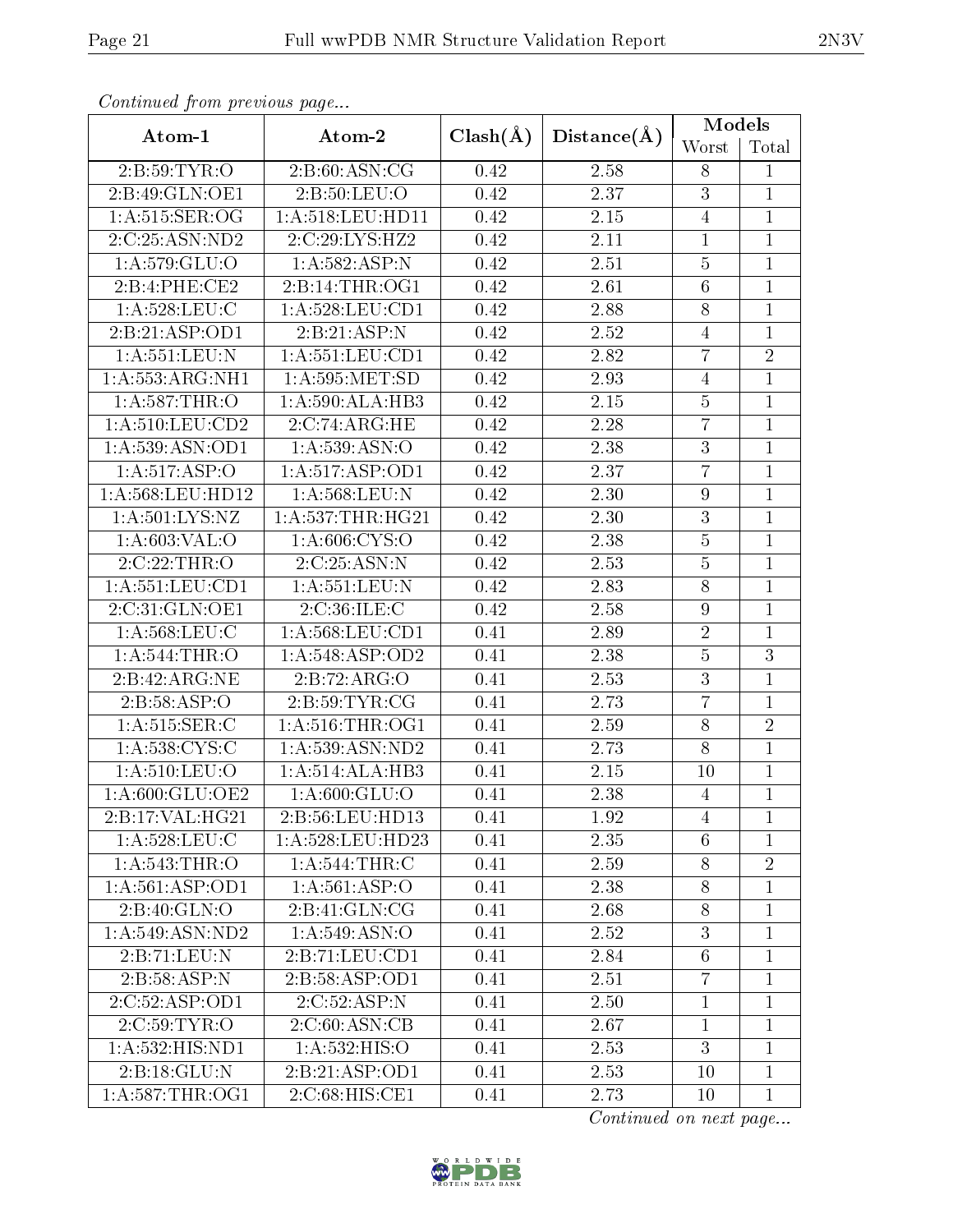|                                  |                                      |              |             | Models           |                |
|----------------------------------|--------------------------------------|--------------|-------------|------------------|----------------|
| Atom-1                           | Atom-2                               | $Clash(\AA)$ | Distance(A) | Worst            | Total          |
| 2:B:67:LEU:HD12                  | 2:B:67:LEU:N                         |              | 2.30        | $\overline{5}$   | $\mathbf{1}$   |
| 1: A:545: SER:OG                 | 2:C:73:LEU:CD1                       |              | 2.69        | $\bf 5$          | $\mathbf{1}$   |
| 1: A:507: GLY: C                 | $1:\overline{A}:508:\text{LEU}:HD12$ | 0.41         | 2.36        | $\overline{7}$   | $\mathbf{1}$   |
| 1: A:602:LEU:C                   | 1: A:602:LEU:CD1                     | 0.41         | 2.89        | $\boldsymbol{9}$ | $\overline{1}$ |
| 2:B:32:ASP:OD1                   | 2:B:32:ASP:N                         | 0.41         | 2.53        | $\boldsymbol{9}$ | $\overline{1}$ |
| 1: A:568:LEU:C                   | 1:A:568:LEU:HD23                     | 0.41         | 2.35        | $\overline{3}$   | $\overline{1}$ |
| 1:A:528:LEU:O                    | 1:A:528:LEU:HD13                     | 0.41         | $2.16\,$    | $\overline{7}$   | $\overline{1}$ |
| 1: A:528:LEU:HD13                | 1: A:528:LEU:C                       | 0.41         | 2.36        | $8\,$            | $\mathbf{1}$   |
| 2:B:70:VAL:CC                    | 2:B:71:LEU:HD22                      | 0.41         | 2.36        | $\boldsymbol{9}$ | $\mathbf{1}$   |
| 1:A:537:THR:O                    | 1: A: 538: CYS: C                    | 0.41         | $2.59\,$    | 3                | $\overline{1}$ |
| 1:A:562:TRP:N                    | 1: A:562:TRP:CD1                     | 0.41         | 2.89        | $\overline{4}$   | $\overline{1}$ |
| 2:B:42:ARG:HE                    | 2:B:49:GLN:CG                        | 0.41         | 2.29        | $\,6\,$          | $\mathbf{1}$   |
| 1: A: 595: MET: N                | 1: A: 595: MET: SD                   | 0.41         | 2.93        | 10               | $\mathbf{1}$   |
| 1:A:522:THR:C                    | 1:A:524:ALA:N                        | 0.41         | 2.74        | $\sqrt{2}$       | $\mathbf{1}$   |
| 1: A:549: ASN:ND2                | 1: A:549: ASN: C                     | 0.41         | 2.74        | $\sqrt{3}$       | $\mathbf{1}$   |
| 2:B:28:ALA:O                     | 2:B:32:ASP:OD1                       | 0.41         | 2.37        | $\overline{6}$   | $\overline{1}$ |
| 1: A: 563: VAL: HG22             | 1:A:563:VAL:O                        | 0.41         | 2.16        | $\boldsymbol{9}$ | $\mathbf{1}$   |
| 2:B:18:GLU:O                     | 2: B:21:ASP:OD1                      | 0.41         | 2.39        | $\boldsymbol{9}$ | $\overline{1}$ |
| 1:A:531:ALA:O                    | 1:A:533:VAL:N                        | 0.41         | 2.54        | $\overline{3}$   | $\mathbf{1}$   |
| 1:A:528:LEU:HD23                 | 1: A:528:LEU:C                       | 0.41         | 2.37        | $\overline{5}$   | $\overline{1}$ |
| 1:A:516:THR:O                    | 1: A: 552: GLU: OE1                  | 0.41         | 2.39        | 10               | $\mathbf{1}$   |
| 1: A:568:LEU:C                   | 1:A:568:LEU:HD13                     | 0.40         | 2.37        | $\sqrt{2}$       | $\mathbf{1}$   |
| 1:A:572:ILE:C                    | 1:A:574:TYR:N                        | 0.40         | 2.74        | $\overline{4}$   | $\mathbf{1}$   |
| 2:C:18:GLU:O                     | 2:C:20:SER:N                         | 0.40         | 2.55        | $\overline{5}$   | $\overline{1}$ |
| 1: A:580: GLN:CG                 | 1: A:581:VAL: N                      | 0.40         | 2.84        | 10               | $\mathbf{1}$   |
| 2:C:17:VAL:HG21                  | 2:C:56:LEU:CD1                       | 0.40         | 2.46        | $\overline{2}$   | $\mathbf{1}$   |
| 1: A:506:LEU:CD1                 | 1: A:506:LEU: N                      | 0.40         | 2.84        | $\overline{7}$   | $\mathbf{1}$   |
| 1:A:522:THR:O                    | 1:A:523:ALA:C                        | 0.40         | 2.59        | $\overline{7}$   | $\mathbf{1}$   |
| 1: A: 551: LEU: C                | 1: A: 553: ARG:H                     | 0.40         | 2.19        | 7                | $\mathbf{1}$   |
| 1:A:530:LEU:O                    | 1:A:530:LEU:HD23                     | 0.40         | $2.16\,$    | 8                | 1              |
| 1: A:602:LEU:C                   | 1: A:602:LEU:HD13                    | 0.40         | 2.37        | $\boldsymbol{9}$ | 1              |
| 1:A:594:PRO:C                    | $1: A:596:THR:\overline{H}$          | 0.40         | 2.18        | $\mathbf 1$      | 1              |
| 2:C:53:GLY:O                     | 2:C:54:ARG:C                         | 0.40         | 2.60        | $\mathbf{1}$     | 1              |
| 1:A:494:GLY:C                    | 1:A:496:ALA:N                        | 0.40         | 2.74        | $\overline{4}$   | 1              |
| 2:C:59:TYR:O                     | 2:C:60:ASN:CG                        | 0.40         | 2.60        | $\overline{4}$   | $\overline{1}$ |
| 1:A:497:PHE:O                    | 1:A:498:ALA:C                        | 0.40         | 2.59        | $6\,$            | 1              |
| 2:C:5:VAL:N                      | 2:C:13:ILE:O                         | 0.40         | 2.54        | $8\,$            | $\overline{1}$ |
| 1: A:546: ILE: O                 | $1: A:550:$ PHE:CD1                  | 0.40         | 2.74        | $\overline{2}$   | 1              |
| 1:A:568:LEU:CD1                  | 1: A:568:LEU: N                      | 0.40         | 2.85        | $\boldsymbol{9}$ | $\overline{1}$ |
| $2:C:16:\overline{\text{GLU:H}}$ | 2:C:16:GLU:CD                        | 0.40         | 2.20        | $\mathbf 1$      | $\mathbf 1$    |
| 1:A:585:LEU:N                    | 1: A: 585: LEU: CD1                  |              | 2.85        | $\overline{4}$   | $\overline{1}$ |

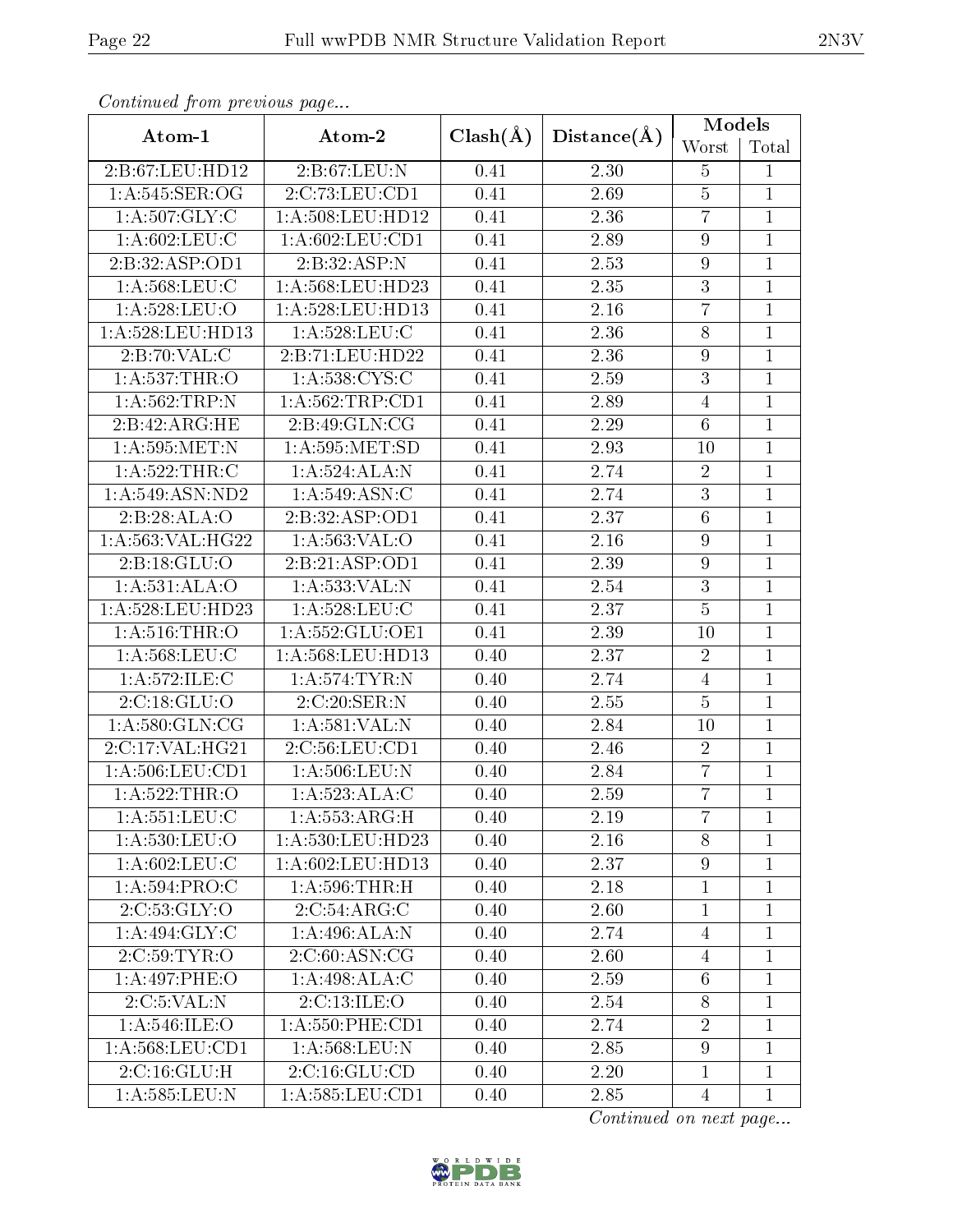Continued from previous page...

| Atom-1       | Atom-2         |          | $\top \mathrm{Clash}(\AA) \mid \mathrm{Distance}(\AA) \perp$ | Models |       |
|--------------|----------------|----------|--------------------------------------------------------------|--------|-------|
|              |                |          |                                                              | Worst  | Total |
| 2:C:49:GLN:O | 2:C:51:GLU:OE2 | $0.40\,$ | 2.39                                                         |        |       |

# 6.3 Torsion angles  $(i)$

## 6.3.1 Protein backbone (i)

In the following table, the Percentiles column shows the percent Ramachandran outliers of the chain as a percentile score with respect to all PDB entries followed by that with respect to all NMR entries. The Analysed column shows the number of residues for which the backbone conformation was analysed and the total number of residues.

| Mol | Chain   | Analysed       | Allowed<br>Favoured      |                           | <b>Outliers</b>    |              | Percentiles    |
|-----|---------|----------------|--------------------------|---------------------------|--------------------|--------------|----------------|
|     | А       | 104/131(79%)   | 65 $\pm$ 6 (62 $\pm$ 6%) | $29\pm 6$ (28 $\pm 6\%$ ) | $10\pm2(10\pm2\%)$ |              | $1$   $10$     |
| 2   | B       | $71/76$ (93%)  | $55\pm3(78\pm4\%)$       | $12\pm2(17\pm3\%)$        | $4\pm1(5\pm1\%)$   | $\mathbf{Q}$ | 23             |
|     | $\rm C$ | $74/76$ (97%)  | $56\pm2(76\pm2\%)$       | $12\pm2(16\pm3\%)$        | $6\pm1(8\pm1\%)$   | 2            | $\parallel$ 14 |
| All | All     | 2490/2830(88%) | 1759 (71%)               | 533 $(21\%)$              | 198 (8%)           |              | 14             |

All 57 unique Ramachandran outliers are listed below. They are sorted by the frequency of occurrence in the ensemble.

| Mol            | Chain              | Res    | <b>Type</b>          | Models (Total)   |
|----------------|--------------------|--------|----------------------|------------------|
| $\mathbf{1}$   | А                  | 516    | <b>THR</b>           | 10               |
| $\overline{2}$ | $\overline{C}$     | 54     | $\rm{ARG}$           | 10               |
| $\overline{2}$ | $\overline{C}$     | 35     | <b>GLY</b>           | 10               |
| $\overline{2}$ | Β                  | 35     | <b>GLY</b>           | 10               |
| $\overline{2}$ | B                  | 54     | $\rm{ARG}$           | 9                |
| $\overline{2}$ | $\overline{C}$     | 46     | ALA                  | 8                |
| $\mathbf{1}$   | А                  | 562    | TRP                  | 8                |
| $\overline{2}$ | $\, {\bf B}$       | 39     | ASP                  | $\overline{7}$   |
| $\overline{2}$ | $\overline{\rm C}$ | $10\,$ | <b>GLY</b>           | $\overline{7}$   |
| $\mathbf{1}$   | A                  | 607    | <b>ALA</b>           | $\sqrt{6}$       |
| $\overline{2}$ | $\overline{C}$     | 74     | $\rm{ARG}$           | $\boldsymbol{6}$ |
| $\mathbf{1}$   | А                  | 500    | SER                  | $\overline{5}$   |
| $\mathbf{1}$   | А                  | 518    | LEU                  | $\overline{5}$   |
| $\mathbf{1}$   | A                  | 553    | ${\rm ARG}$          | $\overline{5}$   |
| $\mathbf 1$    | A                  | 592    | GLU                  | $\overline{5}$   |
| $\mathbf{1}$   | A                  | 575    | $\operatorname{MET}$ | $\overline{4}$   |
| $\mathbf{1}$   | A                  | 602    | LEU                  | $\overline{4}$   |
| $\mathbf{1}$   | A                  | 521    | $\operatorname{GLU}$ | $\overline{4}$   |

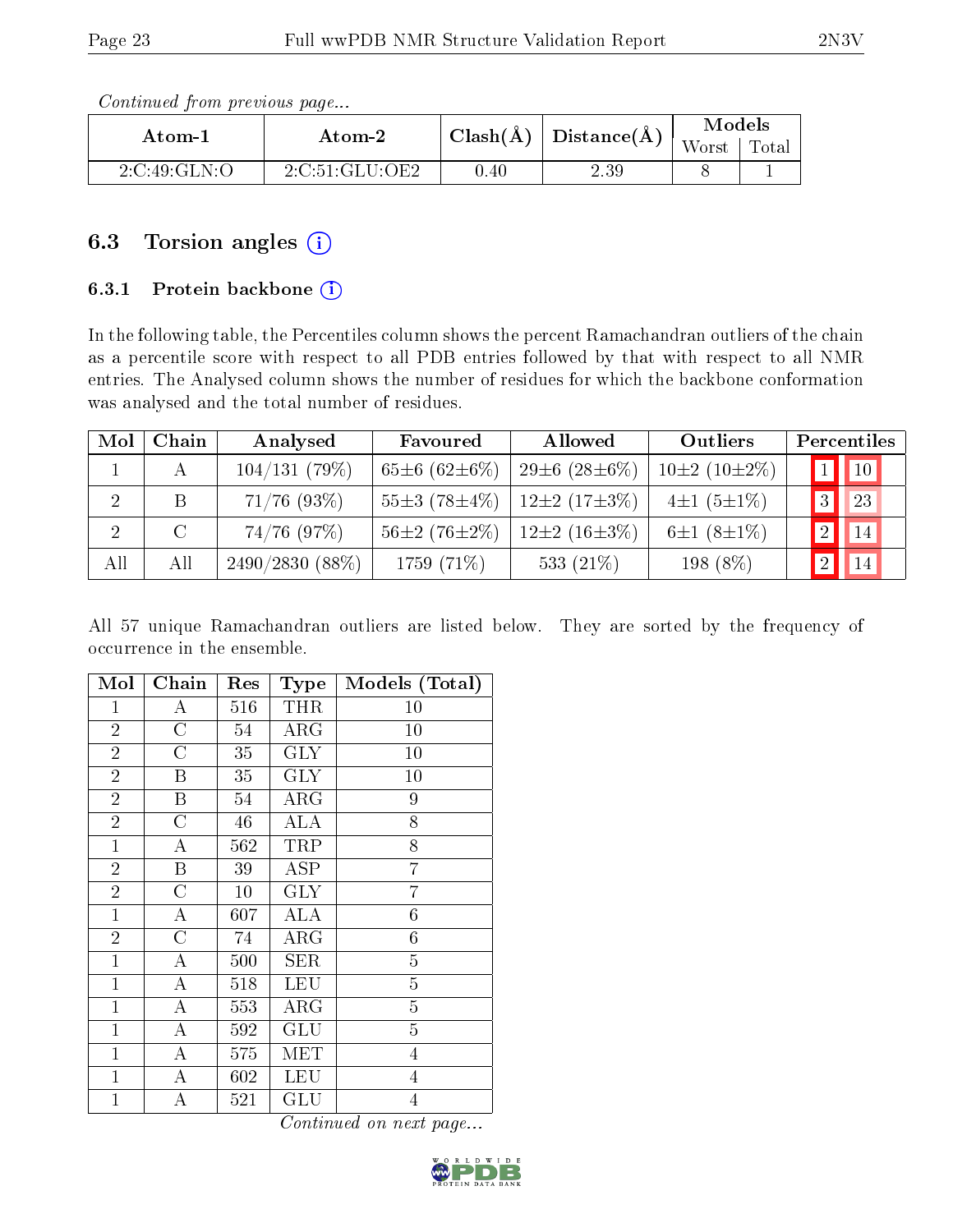| Mol              | Chain                   | Res              | $_{\rm Type}$           | Models (Total) |
|------------------|-------------------------|------------------|-------------------------|----------------|
| $\overline{2}$   | $\overline{\rm C}$      | 39               | ASP                     | 4              |
| $\mathbf{1}$     | $\boldsymbol{A}$        | 519              | <b>PRO</b>              | $\overline{4}$ |
| $\mathbf{1}$     | $\overline{\rm A}$      | 537              | <b>THR</b>              | $\overline{4}$ |
| $\mathbf{1}$     | $\boldsymbol{A}$        | 561              | $\overline{\text{ASP}}$ | 3              |
| $\overline{1}$   | $\overline{A}$          | 514              | $\overline{\rm ALA}$    | $\overline{3}$ |
| $\overline{2}$   | $\overline{\rm C}$      | 73               | LEU                     | $\overline{3}$ |
| $\overline{1}$   | A                       | 579              | $\overline{\text{GLU}}$ | $\overline{3}$ |
| $\mathbf{1}$     | A                       | 573              | LEU                     | $\overline{3}$ |
| $\overline{1}$   | $\boldsymbol{A}$        | 594              | $\overline{\text{PRO}}$ | 3              |
| $\boldsymbol{2}$ | $\overline{\rm C}$      | 48               | $\overline{\text{LYS}}$ | $\overline{3}$ |
| $\overline{2}$   | $\overline{\rm C}$      | 47               | <b>GLY</b>              | 3              |
| $\overline{2}$   | $\overline{\mathrm{B}}$ | 19               | $\overline{\text{PRO}}$ | $\overline{2}$ |
| $\overline{2}$   | $\boldsymbol{B}$        | $\overline{7}$   | <b>THR</b>              | $\overline{2}$ |
| $\overline{1}$   | A                       | 517              | ASP                     | $\overline{2}$ |
| $\mathbf{1}$     | А                       | 515              | $\overline{\text{SER}}$ | $\overline{2}$ |
| $\mathbf{1}$     | A                       | 569              | $\overline{\rm ALA}$    | $\overline{2}$ |
| $\mathbf{1}$     | A                       | 552              | $\overline{\text{GLU}}$ | $\overline{2}$ |
| $\mathbf{1}$     | $\boldsymbol{A}$        | 570              | <b>LEU</b>              | $\overline{2}$ |
| $\mathbf{1}$     | $\boldsymbol{A}$        | 497              | PHE                     | $\overline{2}$ |
| $\overline{2}$   | $\overline{\mathrm{B}}$ | $34\,$           | $\overline{\text{GLU}}$ | $\overline{2}$ |
| $\overline{2}$   | B                       | 10               | <b>GLY</b>              | $\overline{2}$ |
| $\mathbf{1}$     | $\overline{\rm A}$      | $\overline{501}$ | $\overline{\text{LYS}}$ | $\overline{2}$ |
| $\mathbf{1}$     | $\overline{\rm A}$      | 503              | <b>ASP</b>              | $\mathbf{1}$   |
| $\overline{2}$   | $\overline{\rm C}$      | $72\,$           | $\overline{\rm{ARG}}$   | $\overline{1}$ |
| $\mathbf{1}$     | $\overline{\rm A}$      | 534              | PHE                     | $\mathbf{1}$   |
| $\mathbf{1}$     | A                       | 533              | <b>VAL</b>              | $\mathbf{1}$   |
| $\mathbf{1}$     | $\overline{A}$          | 499              | $\overline{\text{GLY}}$ | $\mathbf{1}$   |
| $\overline{2}$   | Β                       | 61               | ILE                     | $\overline{1}$ |
| $\overline{2}$   | $\overline{\rm C}$      | 75               | <b>GLY</b>              | $\mathbf{1}$   |
| 1                | A                       | 498              | ALA                     | 1              |
| $\mathbf 1$      | A                       | 596              | THR                     | 1              |
| $\overline{2}$   | $\overline{\rm C}$      | 34               | $\overline{\text{GLU}}$ | $\mathbf 1$    |
| $\overline{2}$   | Β                       | 9                | THR                     | $\mathbf{1}$   |
| $\overline{1}$   | А                       | 507              | $\overline{\text{GLY}}$ | $\mathbf{1}$   |
| $\overline{c}$   | $\mathcal C$            | 9                | <b>THR</b>              | $\mathbf{1}$   |
| $\mathbf 1$      | А                       | 527              | <b>SER</b>              | $\mathbf{1}$   |
| $\mathbf{1}$     | A                       | 505              | <b>VAL</b>              | $\mathbf{1}$   |
| $\overline{2}$   | B                       | $52\,$           | <b>ASP</b>              | $\mathbf{1}$   |
| $\overline{2}$   | Β                       | 72               | $\overline{\rm{ARG}}$   | $\mathbf{1}$   |

Continued from previous page...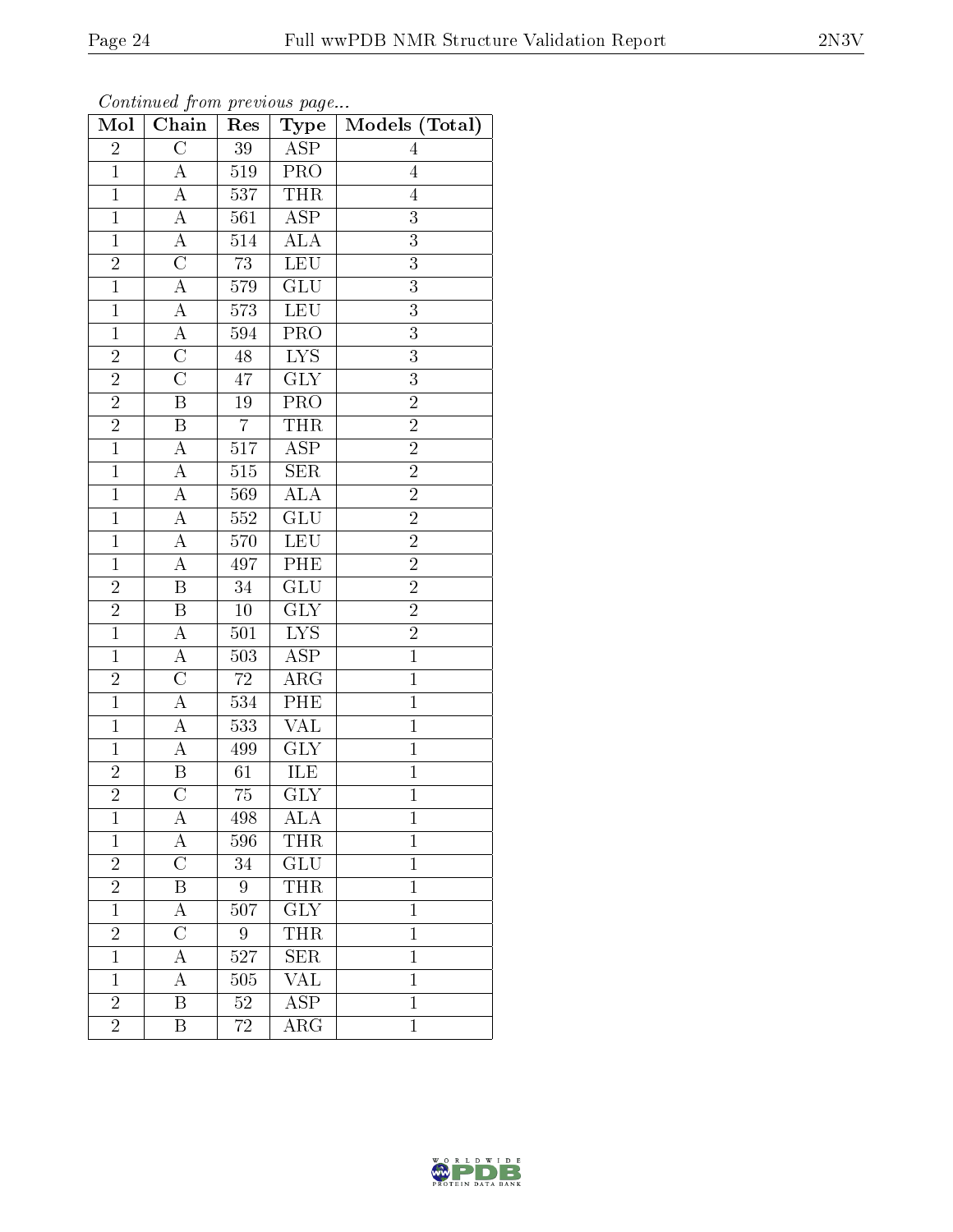#### 6.3.2 Protein sidechains  $(i)$

In the following table, the Percentiles column shows the percent sidechain outliers of the chain as a percentile score with respect to all PDB entries followed by that with respect to all NMR entries. The Analysed column shows the number of residues for which the sidechain conformation was analysed and the total number of residues.

| Mol            | Chain   | Analysed          | Rotameric                 | Outliers          |    | Percentiles |
|----------------|---------|-------------------|---------------------------|-------------------|----|-------------|
|                | А       | $83/102(81\%)$    | $80\pm2(96\pm2\%)$        | $3\pm2(4\pm2\%)$  | 38 | 86          |
| $\overline{2}$ | B       | $66/68$ (97\%)    | 62 $\pm$ 1 (94 $\pm$ 2\%) | $ 4\pm1(6\pm2\%)$ | 22 | 71          |
| 2              | $\rm C$ | $68/68$ $(100\%)$ | 64 $\pm$ 1 (94 $\pm$ 1%)  | $4\pm1(6\pm1\%)$  | 24 | 73          |
| All            | All     | $2170/2380(91\%)$ | $2060(95\%)$              | 110 $(5%)$        | 27 | 77          |

All 39 unique residues with a non-rotameric sidechain are listed below. They are sorted by the frequency of occurrence in the ensemble.

| Mol            | Chain                   | Res              | Type                      | Models (Total) |
|----------------|-------------------------|------------------|---------------------------|----------------|
| $\overline{2}$ | $\overline{\rm C}$      | $52\,$           | $\overline{\text{ASP}}$   | 10             |
| $\overline{1}$ | A                       | 546              | ILE                       | 10             |
| $\overline{2}$ | $\, {\bf B}$            | 52               | <b>ASP</b>                | $10\,$         |
| $\overline{2}$ | $\overline{\rm C}$      | 8                | <b>LEU</b>                | $\overline{7}$ |
| $\overline{2}$ | $\, {\bf B}$            | <b>20</b>        | <b>SER</b>                | $\overline{7}$ |
| $\overline{2}$ | $\overline{\rm C}$      | $\overline{2}0$  | SER                       | $\overline{5}$ |
| $\overline{2}$ | B                       | $25\,$           | <b>ASN</b>                | $\overline{4}$ |
| $\overline{1}$ | $\overline{\rm A}$      | $\overline{528}$ | <b>LEU</b>                | $\overline{4}$ |
| $\overline{2}$ | $\overline{\rm C}$      | $\overline{1}$   | <b>MET</b>                | $\overline{4}$ |
| $\overline{2}$ | $\, {\bf B}$            | $\overline{13}$  | ILE                       | $\overline{3}$ |
| $\overline{2}$ | $\overline{\rm C}$      | $\overline{71}$  | <b>LEU</b>                | $\overline{3}$ |
| $\overline{2}$ | $\overline{C}$          | 73               | LEU                       | 3              |
| $\overline{2}$ | $\overline{\mathrm{B}}$ | 8                | LEU                       | $\overline{3}$ |
| $\mathbf{1}$   | $\boldsymbol{A}$        | 537              | <b>THR</b>                | 3              |
| $\overline{2}$ | $\overline{\mathrm{B}}$ | 60               | $\overline{\mathrm{ASN}}$ | $\overline{3}$ |
| $\overline{2}$ | B                       | $\mathbf 1$      | <b>MET</b>                | $\overline{3}$ |
| $\overline{2}$ | $\overline{C}$          | 25               | <b>ASN</b>                | $\overline{2}$ |
| $\overline{2}$ | $\overline{\mathrm{B}}$ | $\overline{21}$  | $\overline{\text{ASP}}$   | $\overline{2}$ |
| $\overline{1}$ | $\overline{\rm A}$      | 510              | <b>LEU</b>                | $\overline{2}$ |
| $\overline{1}$ | A                       | 552              | $\overline{\text{GLU}}$   | $\overline{2}$ |
| $\overline{1}$ | $\overline{A}$          | 549              | <b>ASN</b>                | $\overline{2}$ |
| $\overline{2}$ | $\overline{C}$          | 21               | <b>ASP</b>                | $\overline{1}$ |
| $\overline{1}$ | $\overline{\rm A}$      | $\overline{547}$ | $\overline{\text{MET}}$   | $\overline{1}$ |
| $\overline{1}$ | $\overline{A}$          | 545              | <b>SER</b>                | $\overline{1}$ |
| $\overline{1}$ | $\overline{\rm A}$      | 505              | $\overline{\text{VAL}}$   | $\overline{1}$ |
| $\overline{2}$ | $\overline{\rm C}$      | 32               | ASP                       | $\mathbf{1}$   |

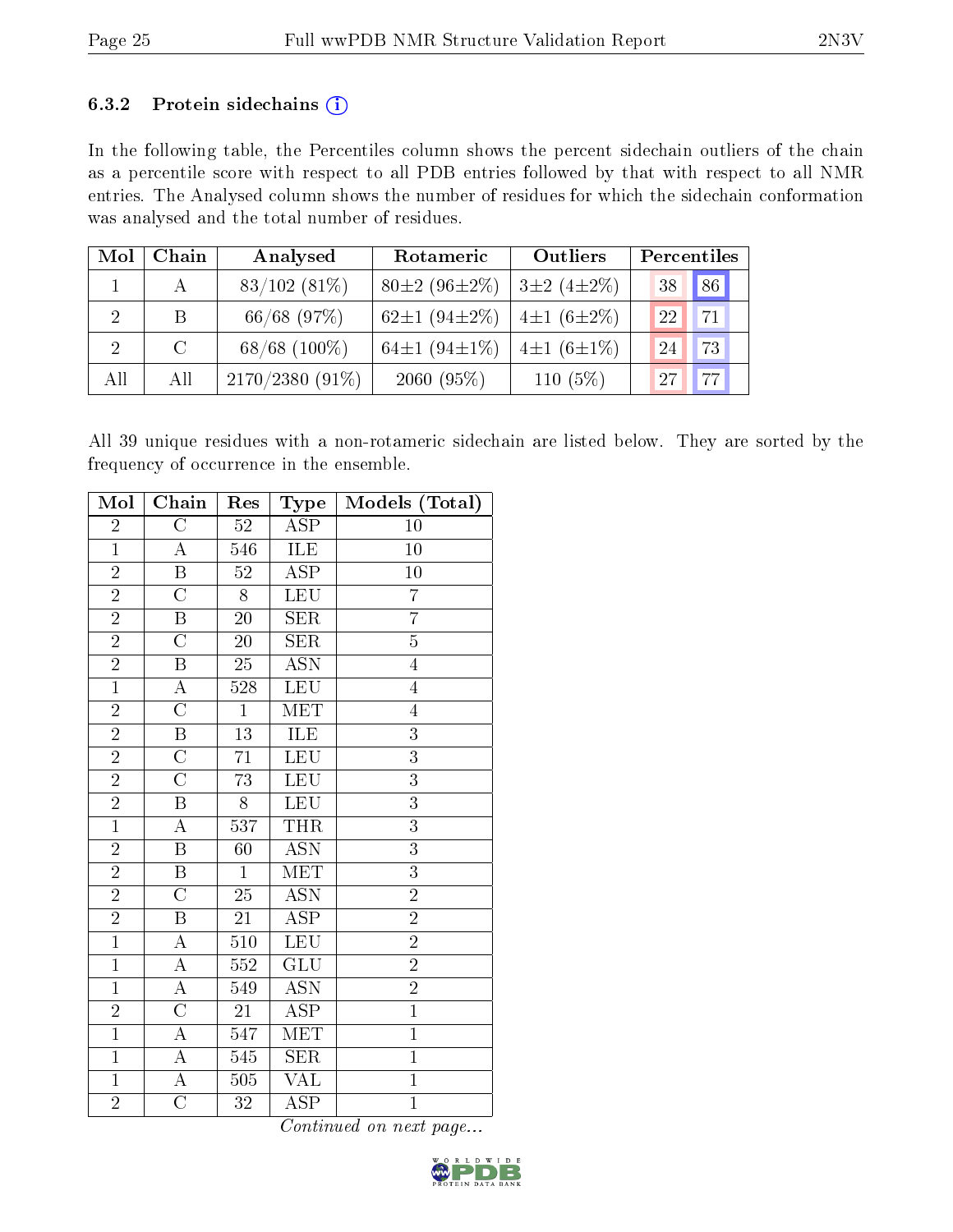| Mol            | Chain          | Res | <b>Type</b> | Models (Total) |
|----------------|----------------|-----|-------------|----------------|
| $\overline{2}$ | Β              | 70  | VAL         |                |
| $\overline{2}$ | Β              | 49  | <b>GLN</b>  | 1              |
| $\overline{2}$ | $\overline{C}$ | 63  | <b>LYS</b>  | $\mathbf{1}$   |
| $\overline{2}$ | B              | 32  | <b>ASP</b>  | $\overline{1}$ |
| $\mathbf{1}$   | А              | 535 | <b>VAL</b>  | 1              |
| $\mathbf{1}$   | А              | 568 | <b>LEU</b>  | 1              |
| $\overline{2}$ | $\overline{C}$ | 68  | <b>HIS</b>  | $\mathbf{1}$   |
| $\overline{2}$ | B              | 9   | THR         | $\mathbf{1}$   |
| 1              | А              | 602 | <b>LEU</b>  | 1              |
| $\overline{2}$ | С              | 13  | ILE         | 1              |
| $\overline{2}$ | B              | 31  | GLN         | $\mathbf{1}$   |
| $\overline{2}$ | В              | 72  | ARG         | $\overline{1}$ |
| $\mathbf{1}$   | А              | 595 | MET         | 1              |

#### 6.3.3 RNA [O](https://www.wwpdb.org/validation/2017/NMRValidationReportHelp#rna)i

There are no RNA molecules in this entry.

## 6.4 Non-standard residues in protein, DNA, RNA chains (i)

There are no non-standard protein/DNA/RNA residues in this entry.

# 6.5 Carbohydrates (i)

There are no carbohydrates in this entry.

#### 6.6 Ligand geometry (i)

There are no ligands in this entry.

# 6.7 [O](https://www.wwpdb.org/validation/2017/NMRValidationReportHelp#nonstandard_residues_and_ligands)ther polymers (i)

There are no such molecules in this entry.

# 6.8 Polymer linkage issues (i)

There are no chain breaks in this entry.

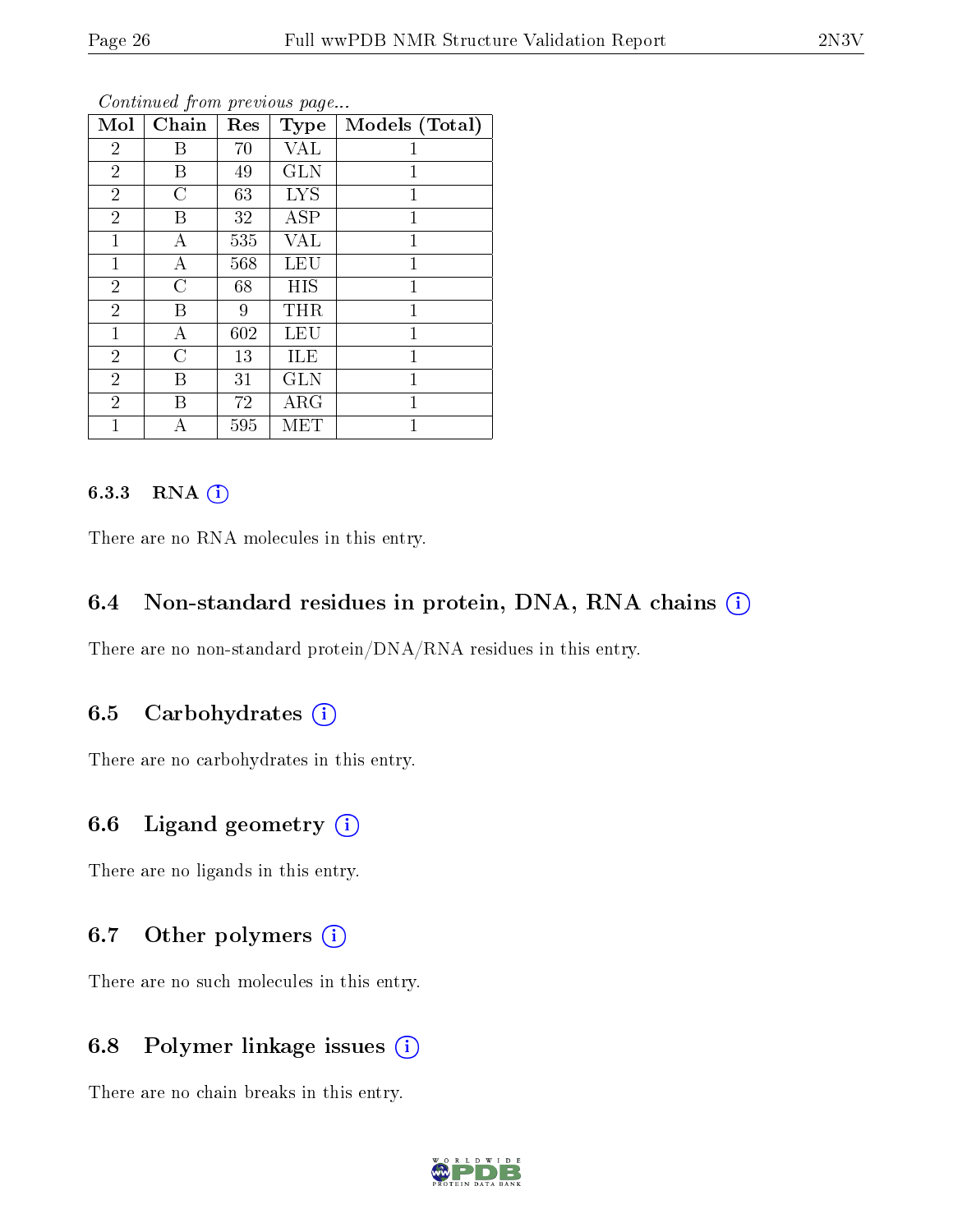# <span id="page-26-0"></span>7 Chemical shift validation  $\left( \begin{array}{c} \overline{1} \end{array} \right)$

The completeness of assignment taking into account all chemical shift lists is 24% for the welldefined parts and  $25\%$  for the entire structure.

# 7.1 Chemical shift list 1

File name: input\_cs.cif

Chemical shift list name: *assigned\_chem\_shift\_list\_1* 

# 7.1.1 Bookkeeping (i)

The following table shows the results of parsing the chemical shift list and reports the number of nuclei with statistically unusual chemical shifts.

| Total number of shifts                  | 1034 |
|-----------------------------------------|------|
| Number of shifts mapped to atoms        | 1034 |
| Number of unparsed shifts               |      |
| Number of shifts with mapping errors    |      |
| Number of shifts with mapping warnings  |      |
| Number of shift outliers (ShiftChecker) |      |

## 7.1.2 Chemical shift referencing  $\hat{I}$

The following table shows the suggested chemical shift referencing corrections.

| <b>Nucleus</b>                        |    | # values   Correction $\pm$ precision, ppm | Suggested action                            |
|---------------------------------------|----|--------------------------------------------|---------------------------------------------|
| $^{13}\overline{\mathrm{C}_{\alpha}}$ | 96 | $-0.46 \pm 0.19$                           | None needed $(0.5 ppm)$                     |
| ${}^{13}C_{\beta}$                    | 92 | $0.23 \pm 0.10$                            | None needed $(0.5 ppm)$                     |
| $13\text{C}$                          |    |                                            | None (insufficient data)                    |
| $15\,\mathrm{N}$                      |    | $0.79 \pm 0.53$                            | $\overline{\text{None}}$ needed (imprecise) |

## 7.1.3 Completeness of resonance assignments  $(i)$

The following table shows the completeness of the chemical shift assignments for the well-defined regions of the structure. The overall completeness is 24%, i.e. 737 atoms were assigned a chemical shift out of a possible 3039. 19 out of 47 assigned methyl groups (LEU and VAL) were assigned stereospecifically.

|           | Total                      | 1H               | 13 <sub>C</sub> | $15\,$ N       |
|-----------|----------------------------|------------------|-----------------|----------------|
| Backbone  | $'$ 289/1242 (23\%)        | $145/495(29\%)$  | $86/504$ (17\%) | $58/243(24\%)$ |
| Sidechain | $\pm 428/1661$ (26%) $\pm$ | $-254/959(26\%)$ | 174/640 (27%)   | $0/62(0\%)$    |